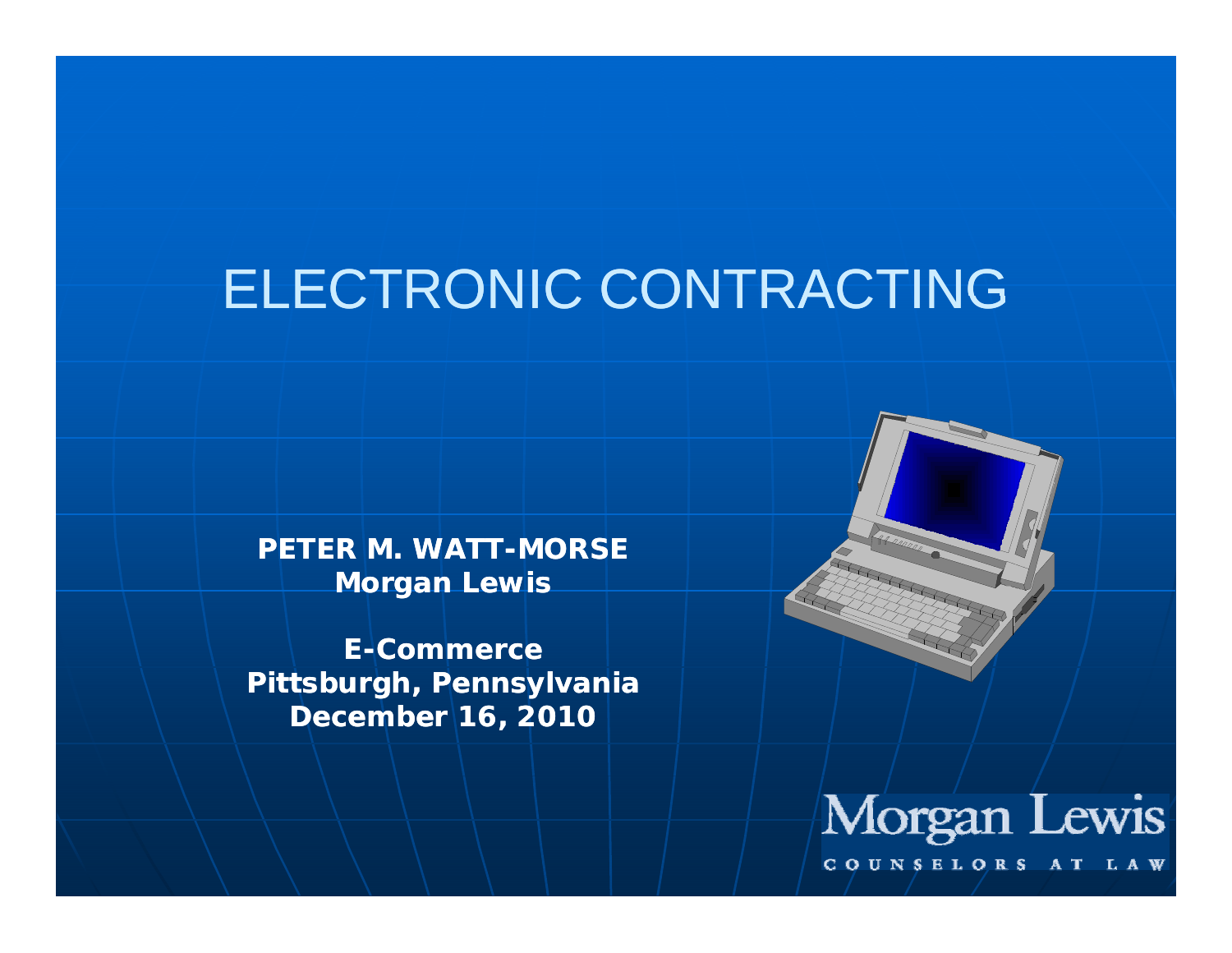# INTRODUCTION

**Two Functions of Electronic** Communications

- Delivery Service
- Electronic Contracting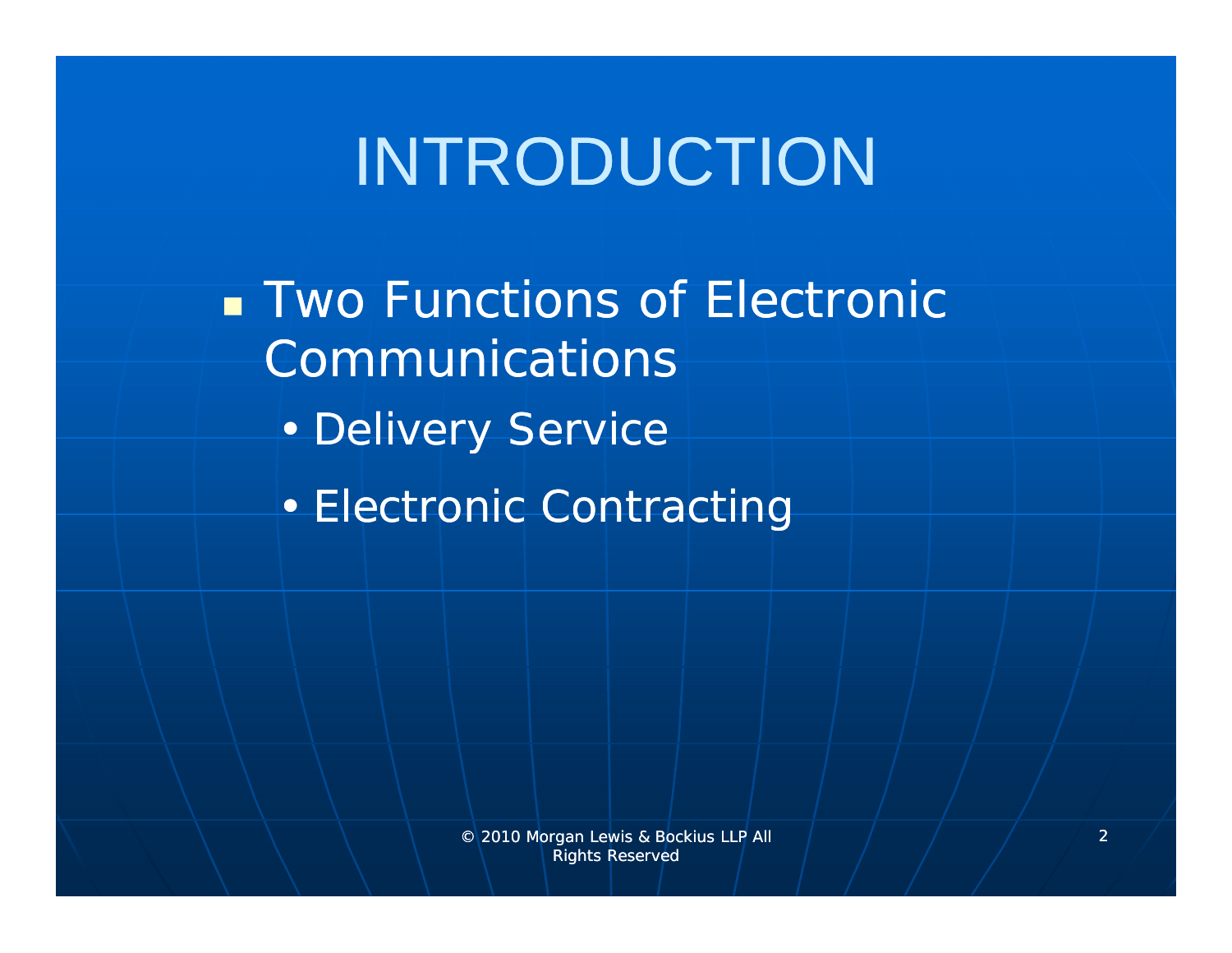### A dvantages

- **Speed**
- **Ease of Modification**

### • **Drafting Tools**

- Spell Check Numbering Search/Replace Track Changes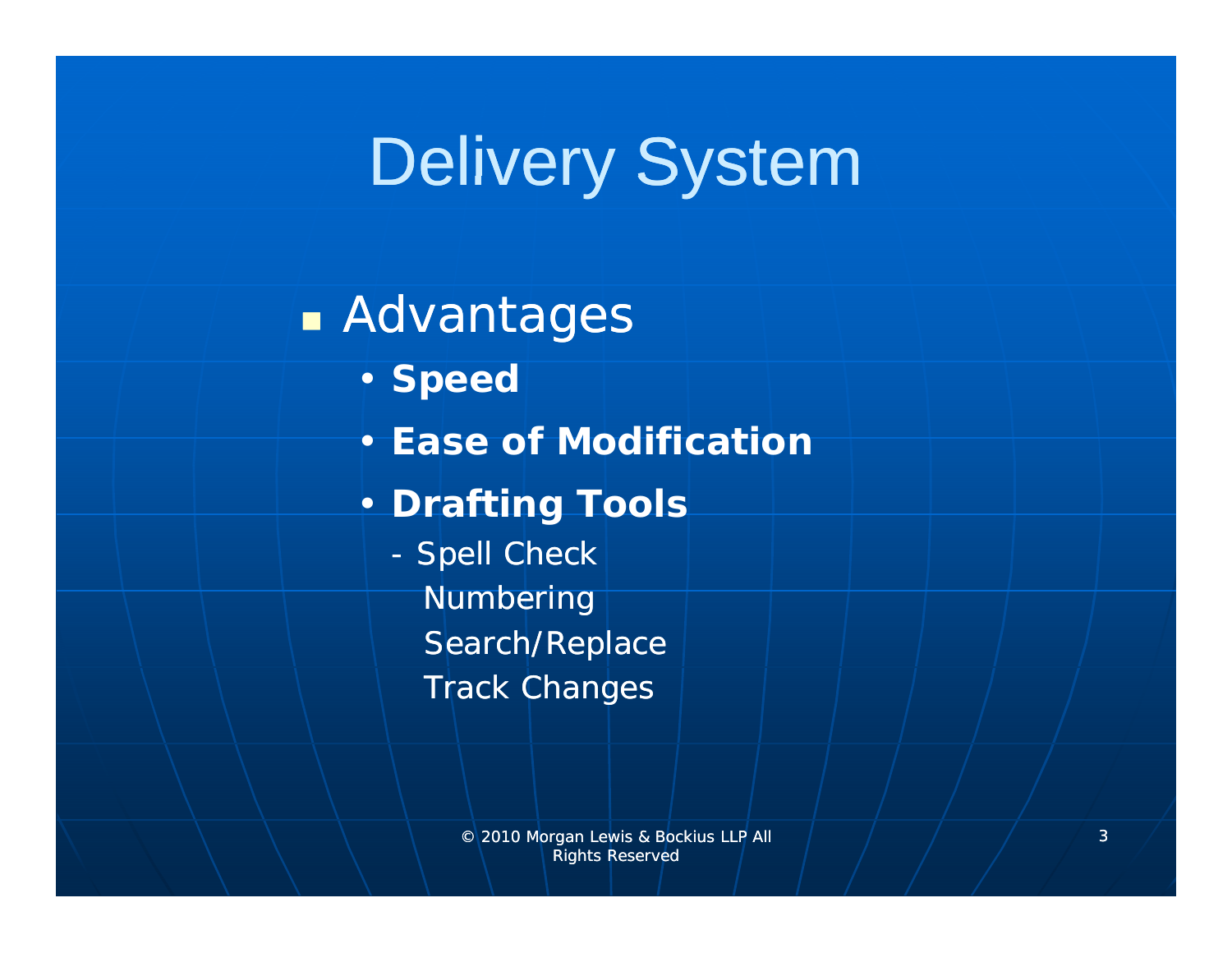Disadvantages • Hidden changes - *"Is this the signed copy?"* • Technical problems  $\bullet$  Compatibility – Word 07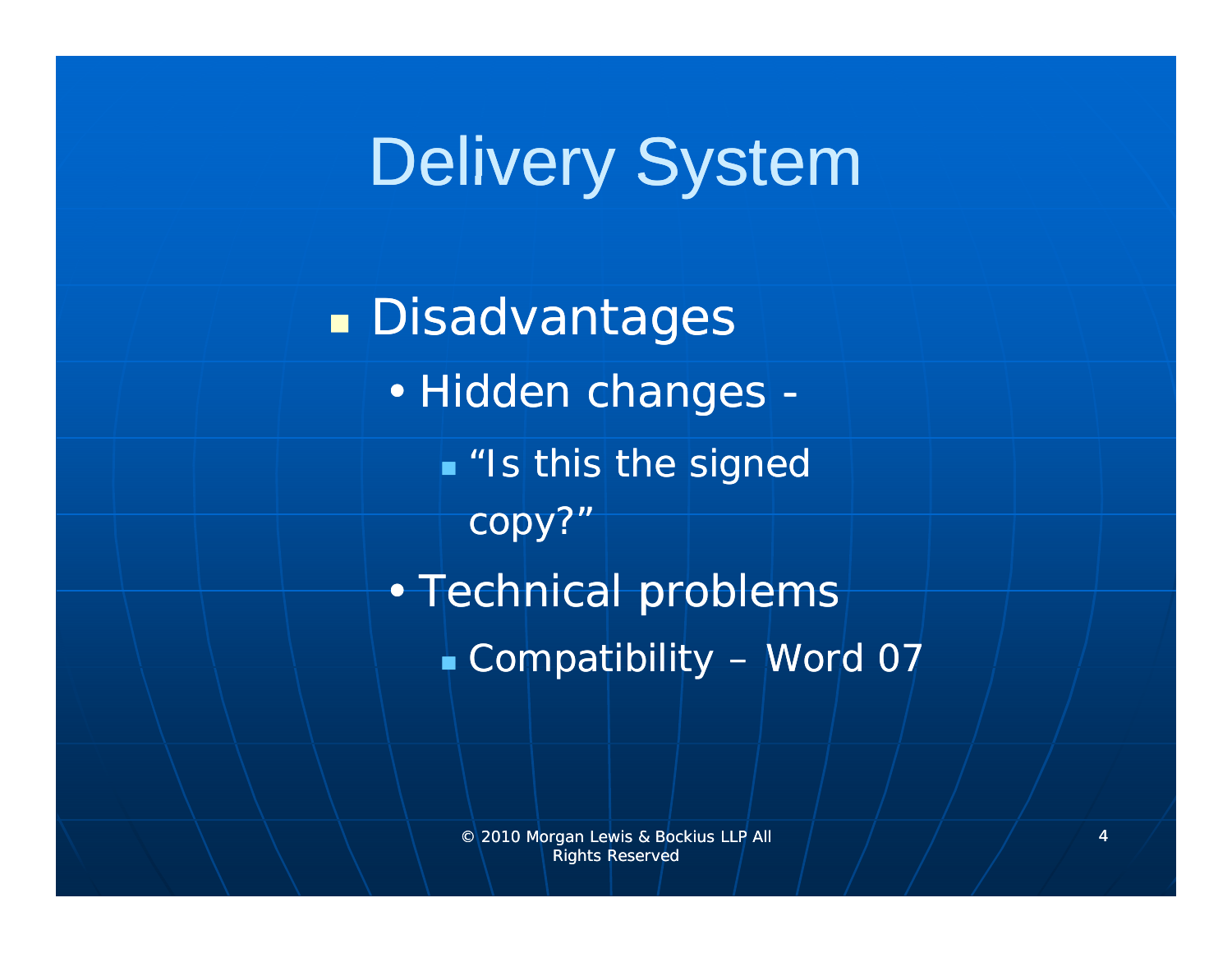Disadvantages • Metadata Word Clean-U p Tools • WorkShare Protect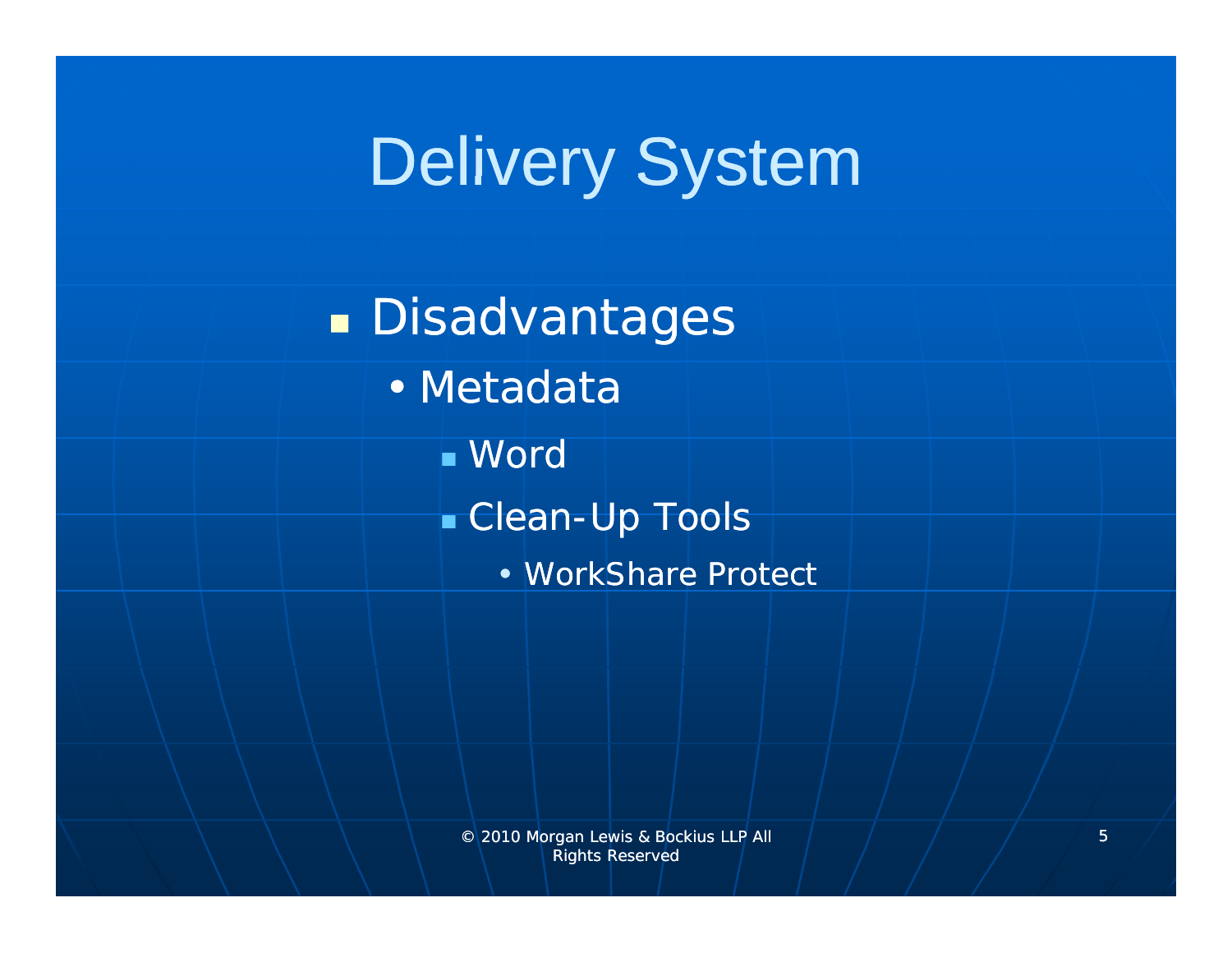| ⊟- □ High Risk Elements<br>External Recipients - Accept All Changes And Turn Off Track Changes<br>External Recipients - Delete All Comments<br>External Recipients - Delete All Text Smaller Than 5pt<br>□ External Recipients - Delete All White Text<br>☑ External Recipients - Delete All Hidden Text<br>☑ External Recipients - Delete All Versions<br>☑ External Recipients - Clear All Previous Authors<br>☑ External Recipients - Delete Excel Links<br>□ External Recipients - Delete PowerPoint Hidden Slides<br>☑ External Recipients - Turn Off Autoversioning<br>□ Medium Risk Elements<br>☑ External Recipients - Delete All Custom Properties<br>□ External Recipients - Delete All Document Variables<br>□ External Recipients - Convert Field Codes To Text<br>☑ External Recipients - Delete All Macros<br>☑ External Recipients - Delete Routing Slip<br>☑ External Recipients - Delete All Power Point Speaker Notes<br>External Recipients - Clear All Document Reviewers<br>□ Low Risk Elements |
|----------------------------------------------------------------------------------------------------------------------------------------------------------------------------------------------------------------------------------------------------------------------------------------------------------------------------------------------------------------------------------------------------------------------------------------------------------------------------------------------------------------------------------------------------------------------------------------------------------------------------------------------------------------------------------------------------------------------------------------------------------------------------------------------------------------------------------------------------------------------------------------------------------------------------------------------------------------------------------------------------------------------|
|                                                                                                                                                                                                                                                                                                                                                                                                                                                                                                                                                                                                                                                                                                                                                                                                                                                                                                                                                                                                                      |
|                                                                                                                                                                                                                                                                                                                                                                                                                                                                                                                                                                                                                                                                                                                                                                                                                                                                                                                                                                                                                      |
|                                                                                                                                                                                                                                                                                                                                                                                                                                                                                                                                                                                                                                                                                                                                                                                                                                                                                                                                                                                                                      |
|                                                                                                                                                                                                                                                                                                                                                                                                                                                                                                                                                                                                                                                                                                                                                                                                                                                                                                                                                                                                                      |
|                                                                                                                                                                                                                                                                                                                                                                                                                                                                                                                                                                                                                                                                                                                                                                                                                                                                                                                                                                                                                      |
|                                                                                                                                                                                                                                                                                                                                                                                                                                                                                                                                                                                                                                                                                                                                                                                                                                                                                                                                                                                                                      |
|                                                                                                                                                                                                                                                                                                                                                                                                                                                                                                                                                                                                                                                                                                                                                                                                                                                                                                                                                                                                                      |
|                                                                                                                                                                                                                                                                                                                                                                                                                                                                                                                                                                                                                                                                                                                                                                                                                                                                                                                                                                                                                      |
|                                                                                                                                                                                                                                                                                                                                                                                                                                                                                                                                                                                                                                                                                                                                                                                                                                                                                                                                                                                                                      |
|                                                                                                                                                                                                                                                                                                                                                                                                                                                                                                                                                                                                                                                                                                                                                                                                                                                                                                                                                                                                                      |
|                                                                                                                                                                                                                                                                                                                                                                                                                                                                                                                                                                                                                                                                                                                                                                                                                                                                                                                                                                                                                      |
|                                                                                                                                                                                                                                                                                                                                                                                                                                                                                                                                                                                                                                                                                                                                                                                                                                                                                                                                                                                                                      |
|                                                                                                                                                                                                                                                                                                                                                                                                                                                                                                                                                                                                                                                                                                                                                                                                                                                                                                                                                                                                                      |
|                                                                                                                                                                                                                                                                                                                                                                                                                                                                                                                                                                                                                                                                                                                                                                                                                                                                                                                                                                                                                      |
|                                                                                                                                                                                                                                                                                                                                                                                                                                                                                                                                                                                                                                                                                                                                                                                                                                                                                                                                                                                                                      |
|                                                                                                                                                                                                                                                                                                                                                                                                                                                                                                                                                                                                                                                                                                                                                                                                                                                                                                                                                                                                                      |
|                                                                                                                                                                                                                                                                                                                                                                                                                                                                                                                                                                                                                                                                                                                                                                                                                                                                                                                                                                                                                      |
|                                                                                                                                                                                                                                                                                                                                                                                                                                                                                                                                                                                                                                                                                                                                                                                                                                                                                                                                                                                                                      |
|                                                                                                                                                                                                                                                                                                                                                                                                                                                                                                                                                                                                                                                                                                                                                                                                                                                                                                                                                                                                                      |
|                                                                                                                                                                                                                                                                                                                                                                                                                                                                                                                                                                                                                                                                                                                                                                                                                                                                                                                                                                                                                      |
|                                                                                                                                                                                                                                                                                                                                                                                                                                                                                                                                                                                                                                                                                                                                                                                                                                                                                                                                                                                                                      |
|                                                                                                                                                                                                                                                                                                                                                                                                                                                                                                                                                                                                                                                                                                                                                                                                                                                                                                                                                                                                                      |
| External Recipients - Delete Footnotes                                                                                                                                                                                                                                                                                                                                                                                                                                                                                                                                                                                                                                                                                                                                                                                                                                                                                                                                                                               |
| ☑ External Recipients - Reset Document Statistics                                                                                                                                                                                                                                                                                                                                                                                                                                                                                                                                                                                                                                                                                                                                                                                                                                                                                                                                                                    |
| ☑ External Recipients - Clear All Built-In Properties                                                                                                                                                                                                                                                                                                                                                                                                                                                                                                                                                                                                                                                                                                                                                                                                                                                                                                                                                                |
| □ External Recipients - Delete All Excel and PowerPoint Headers                                                                                                                                                                                                                                                                                                                                                                                                                                                                                                                                                                                                                                                                                                                                                                                                                                                                                                                                                      |
| □ External Recipients - Delete All Excel and PowerPoint Footers                                                                                                                                                                                                                                                                                                                                                                                                                                                                                                                                                                                                                                                                                                                                                                                                                                                                                                                                                      |
| ☑ External Recipients - Delete Smart Tags                                                                                                                                                                                                                                                                                                                                                                                                                                                                                                                                                                                                                                                                                                                                                                                                                                                                                                                                                                            |
| External Recipients - Convert Attached Template To Normal                                                                                                                                                                                                                                                                                                                                                                                                                                                                                                                                                                                                                                                                                                                                                                                                                                                                                                                                                            |
|                                                                                                                                                                                                                                                                                                                                                                                                                                                                                                                                                                                                                                                                                                                                                                                                                                                                                                                                                                                                                      |

© 2010 Morgan Lewis & Bockius LLP All Rights Reserved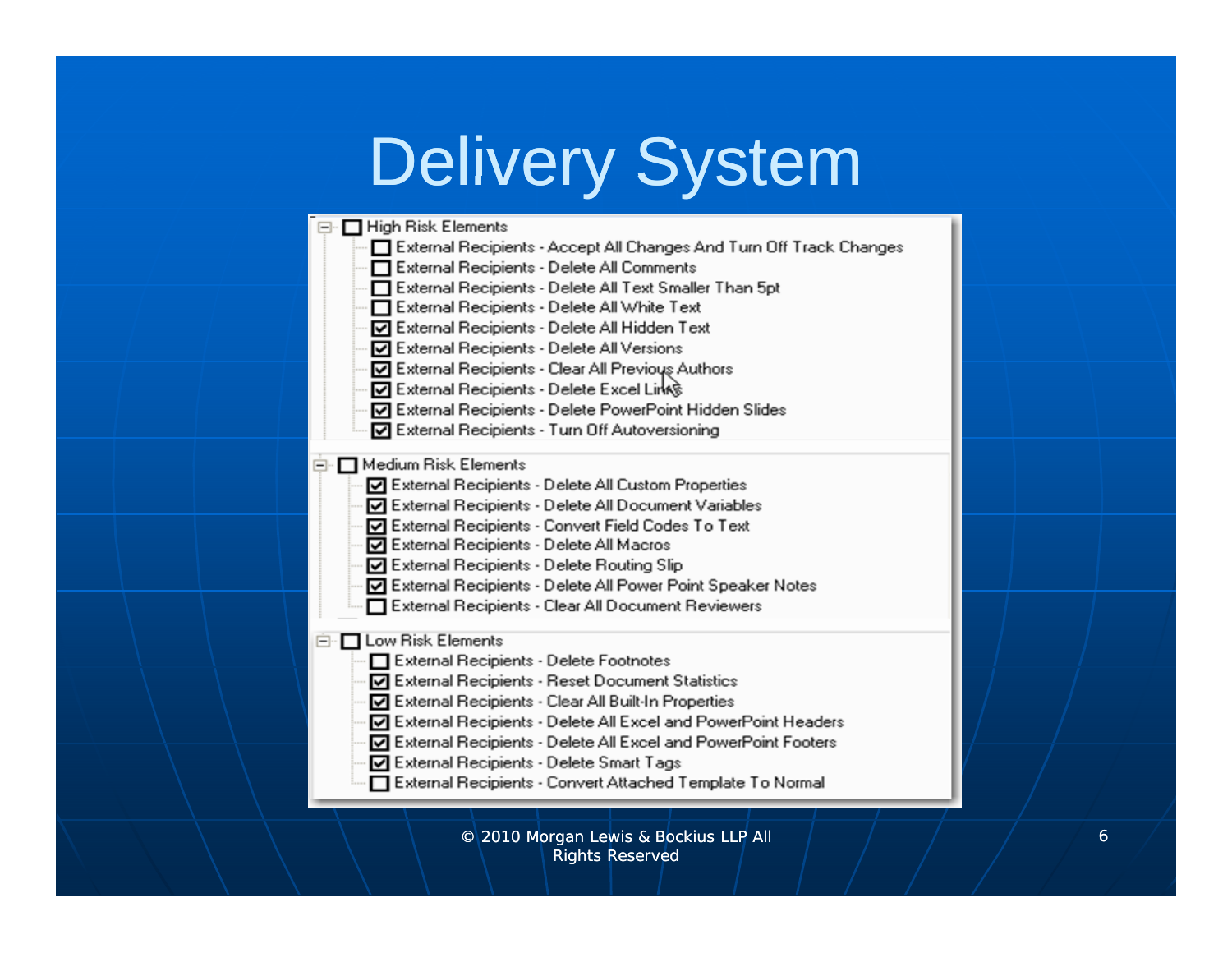**Disadvantages** • Confidentiality ■ cc/bcc **Forwarding**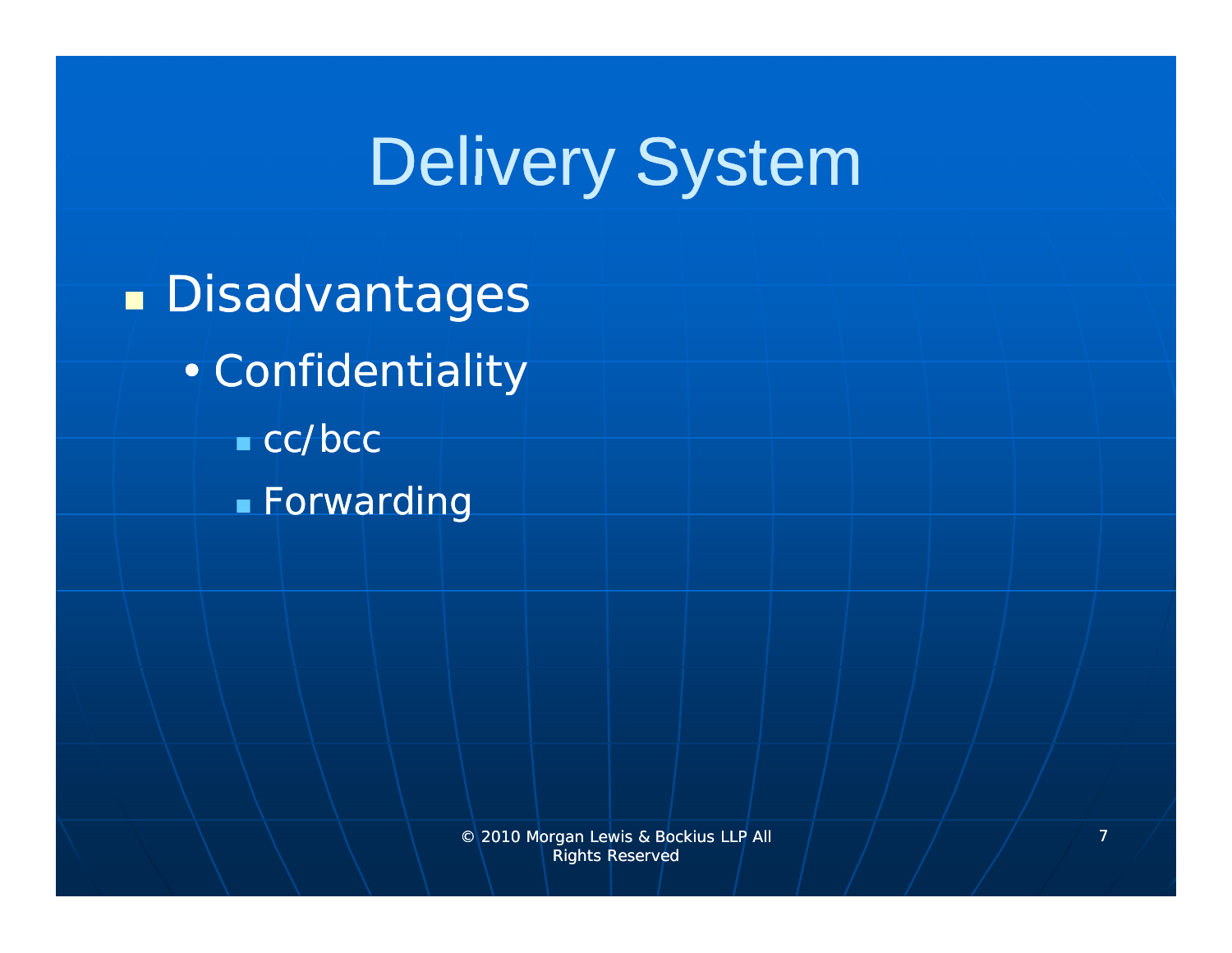**Solutions** • Signed hard copies • PDF files • Comparison programs • E-mail Record Management Programs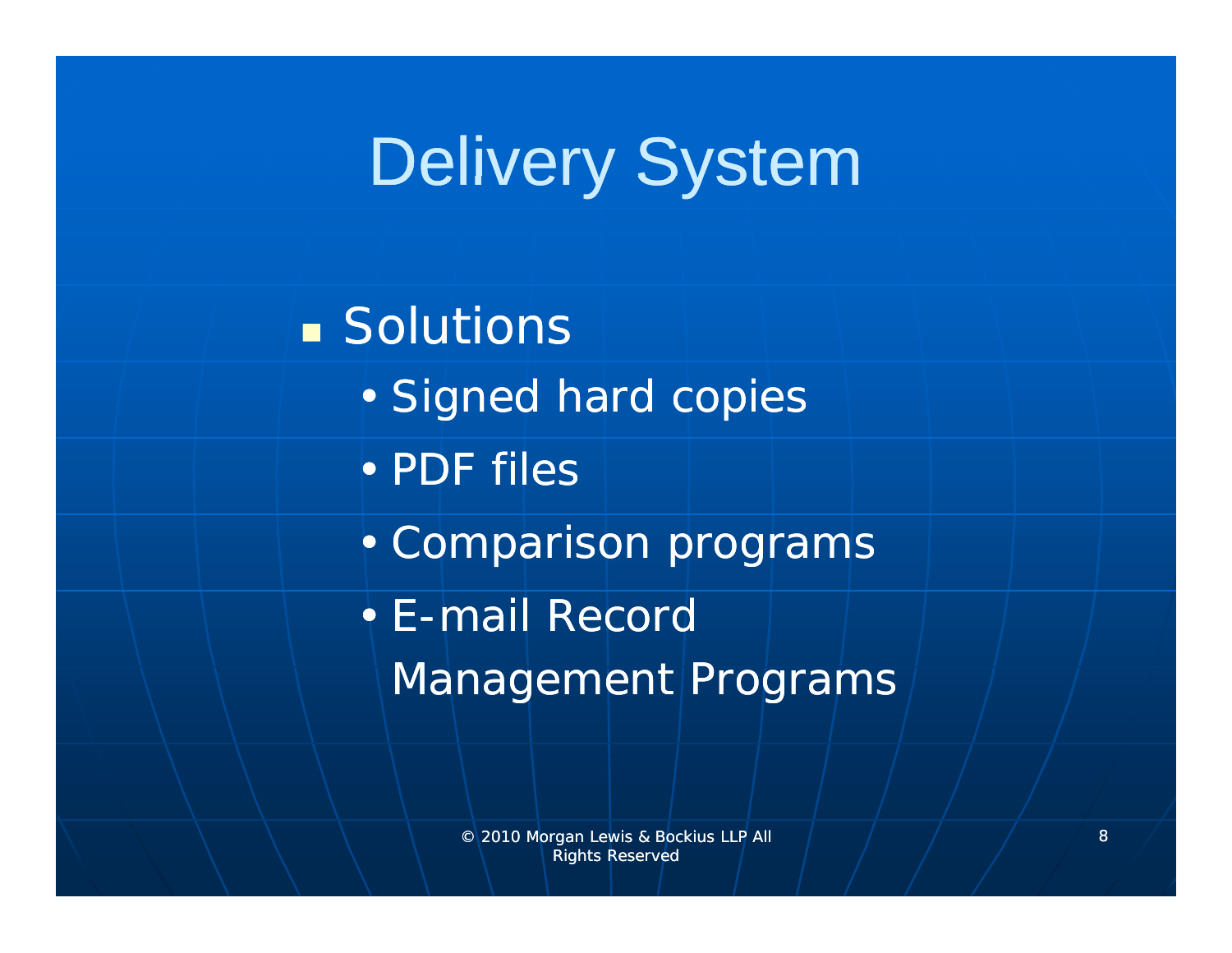**Examples** • E-mail• Electronic DataInterchange (EDI) • Click-Wrap (I Accept) • Browse-Wrap (Site Use Terms)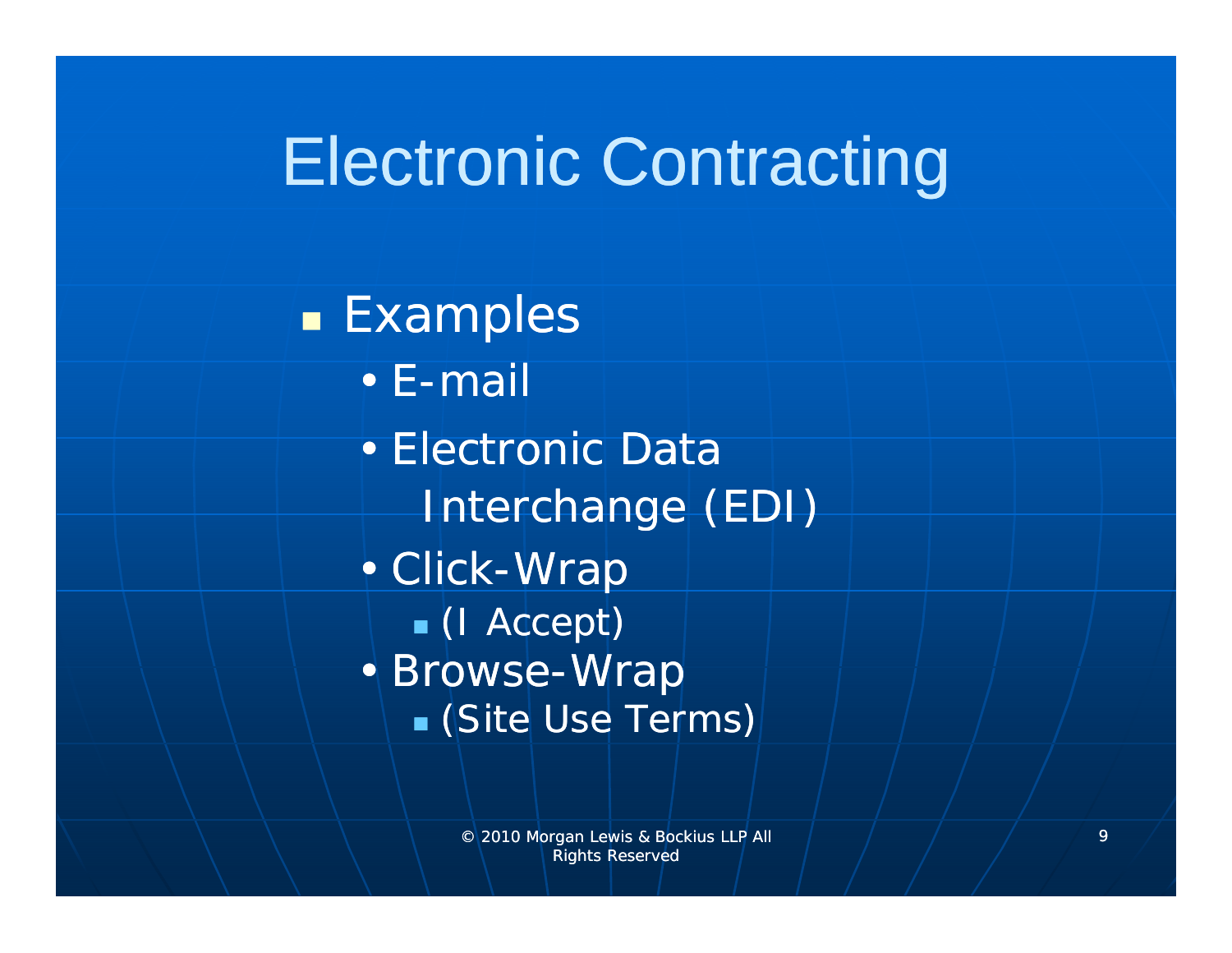#### **E** Applicable Contract Law

• UCC (Goods) Informal Missin g Terms • Common Law (Licenses)  $\bullet$  Historical - telex, fax, etc.  $\blacksquare$  Apply| UCC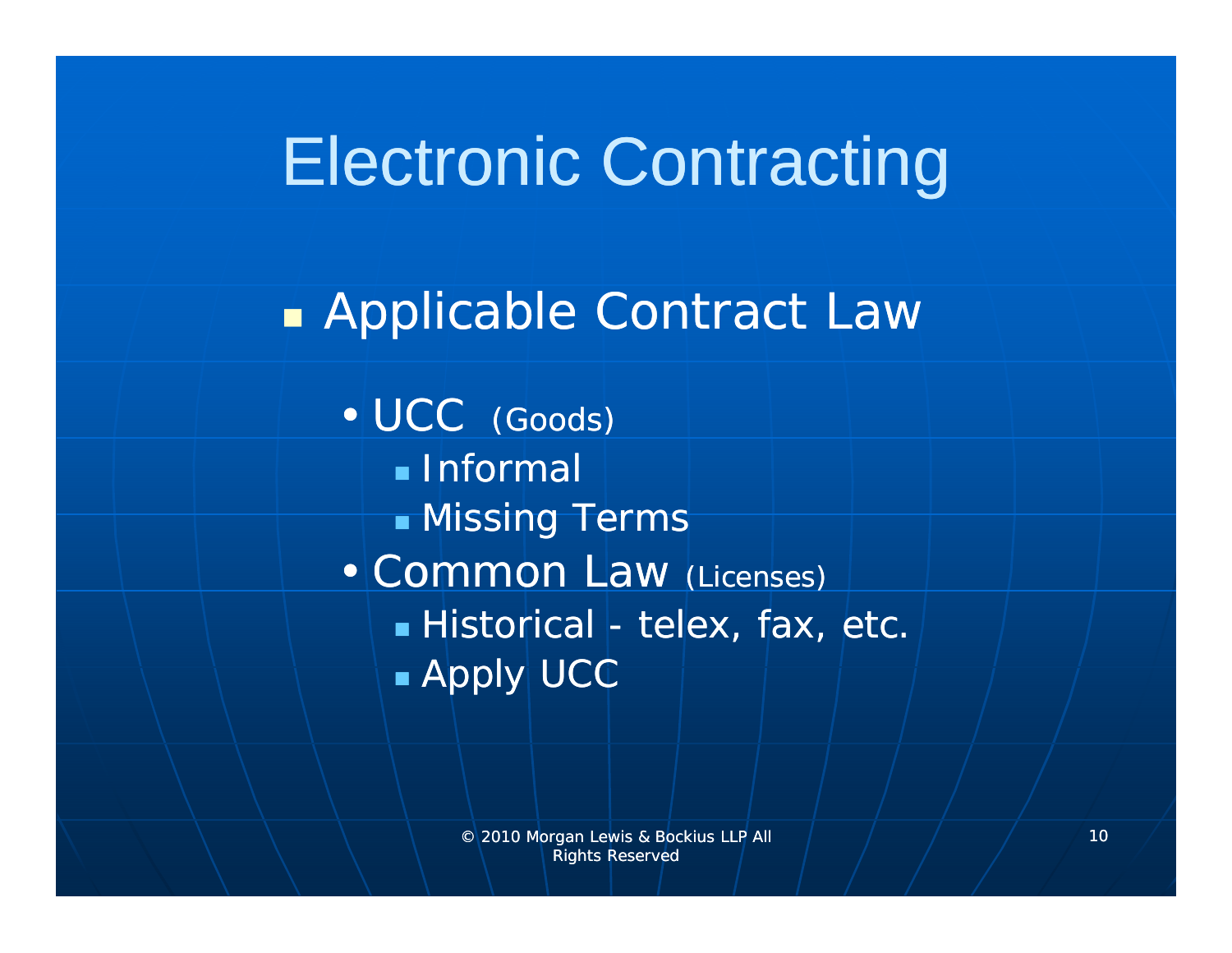### State Variances

- • *AOL v Booker v. (Fla 2001) (enforce (Fla.2001) VA choice of law)*
- • *AOL v. Williams (Mass.2001) (no enforcement of VA choice of law)*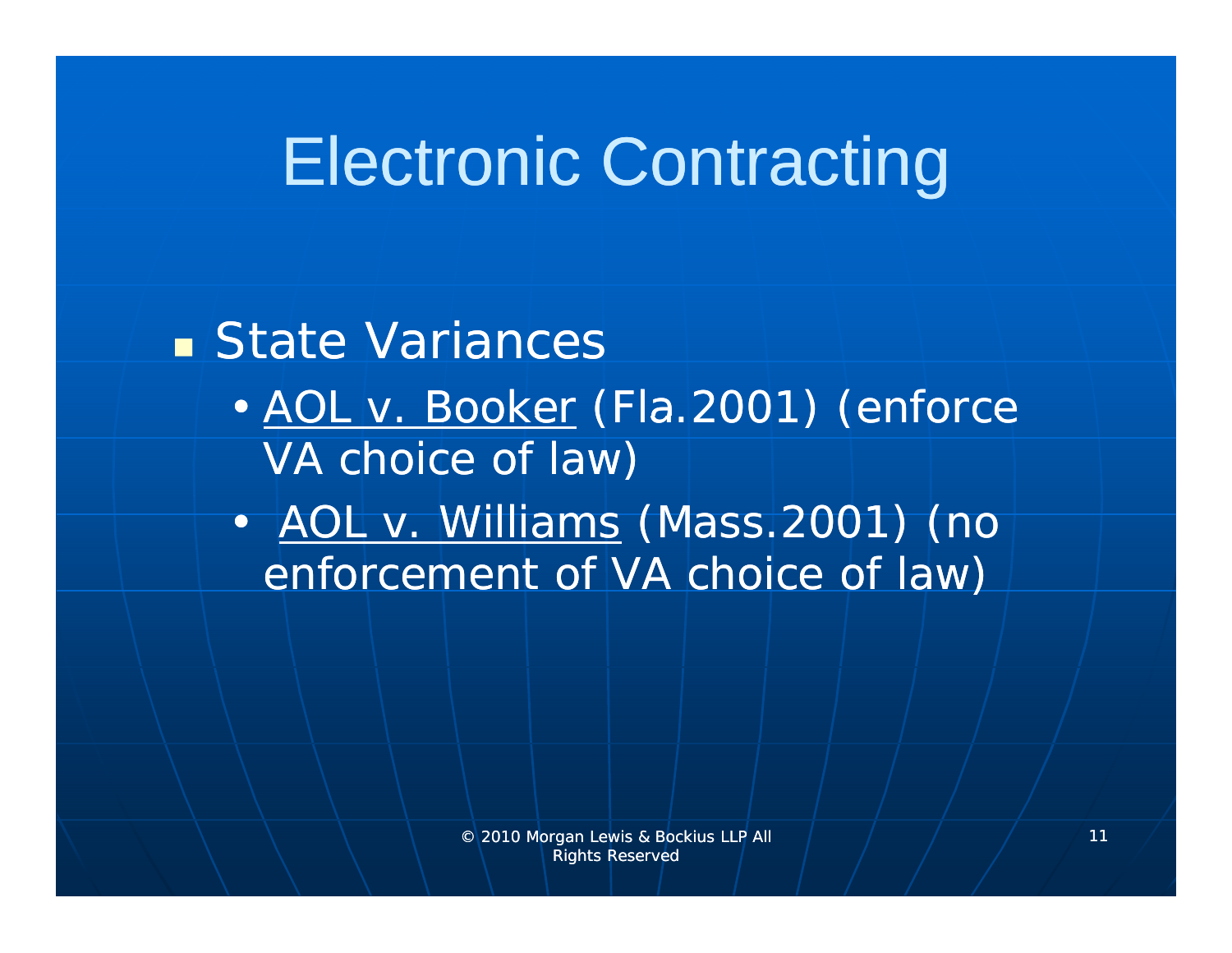### **E** State Variances

- • *Brower v. Gateway 2000 (NY 1998) ( f bit ti i i ) (en force arbitration provision*
- • *Klocek v. Gateway (Kansas 2000) (no enforcement of arbitration provision)*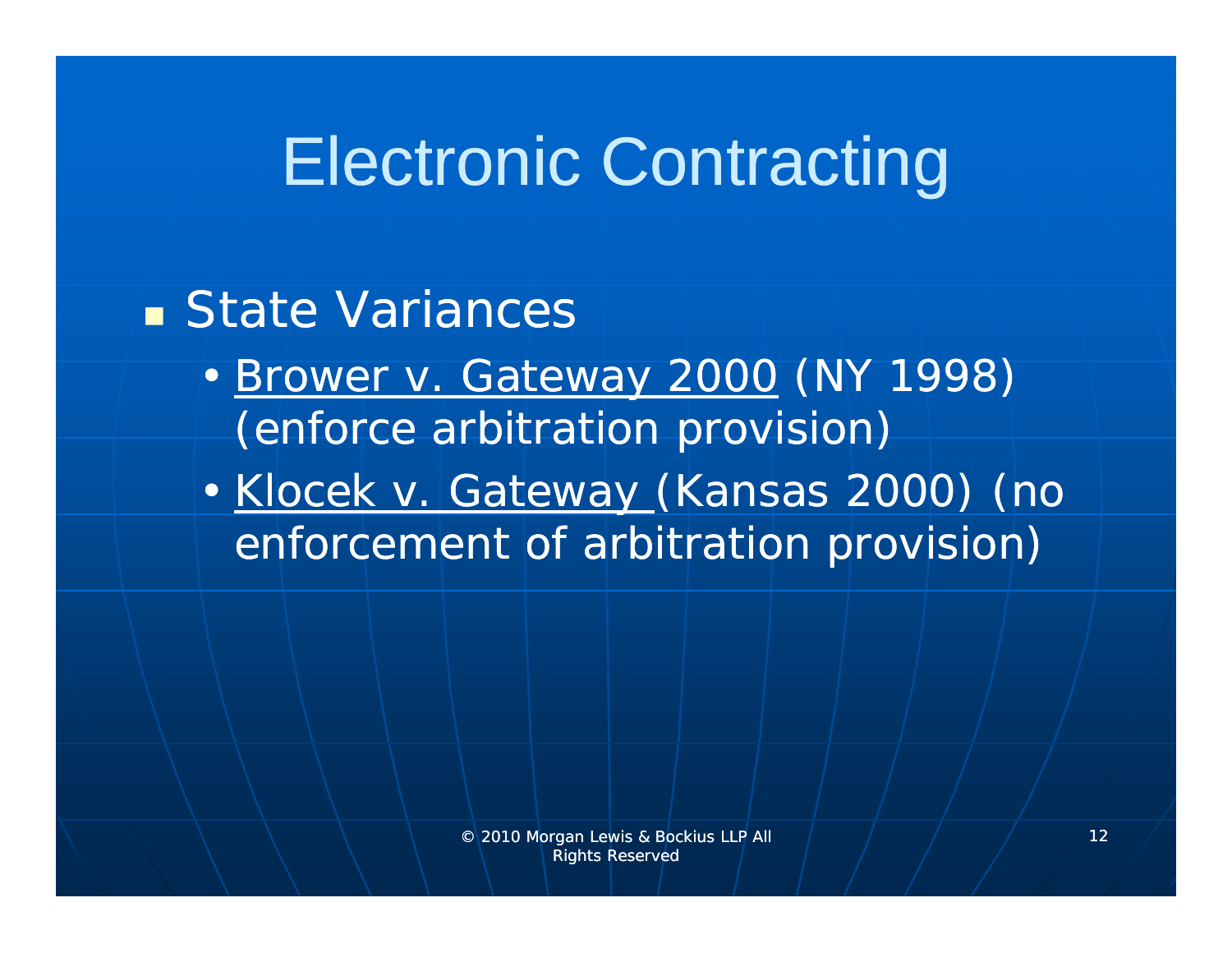## UCC - Alternatives

### UCITA

- (Uniform Computer Information Transactions Act)
- Replaced UCC 2B

### • Enactment

- Maryland and Virginia (No repeal yet)
- Committees reviewing amendments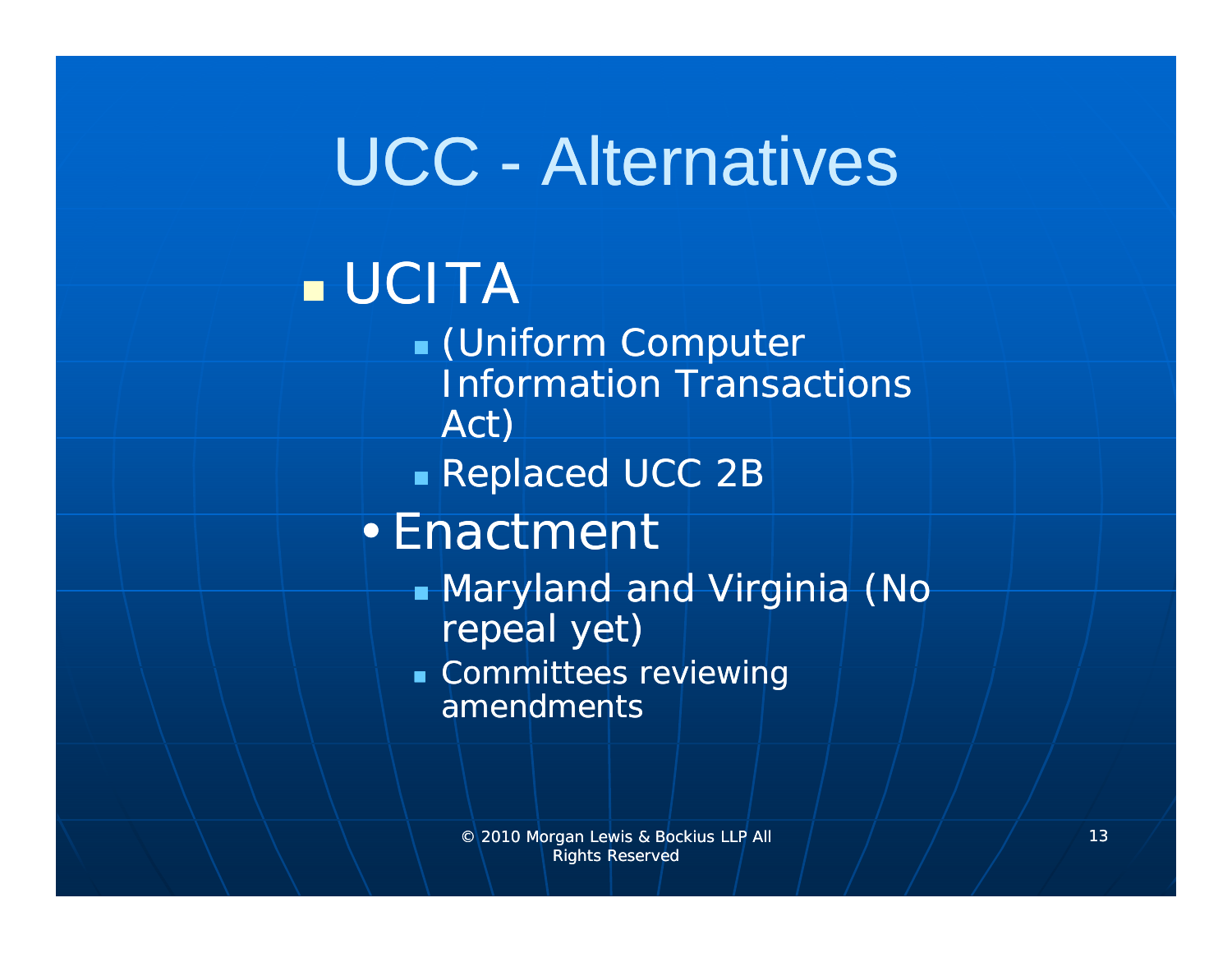# UCITA

### • Rejections:

• West Virginia (bomb shelter law), New York (A.G. opinion)

### • Opposition

- Letter from 26 A.G.'s (including California and Pennsylvania)
- NCCUSL has abandoned efforts towards passage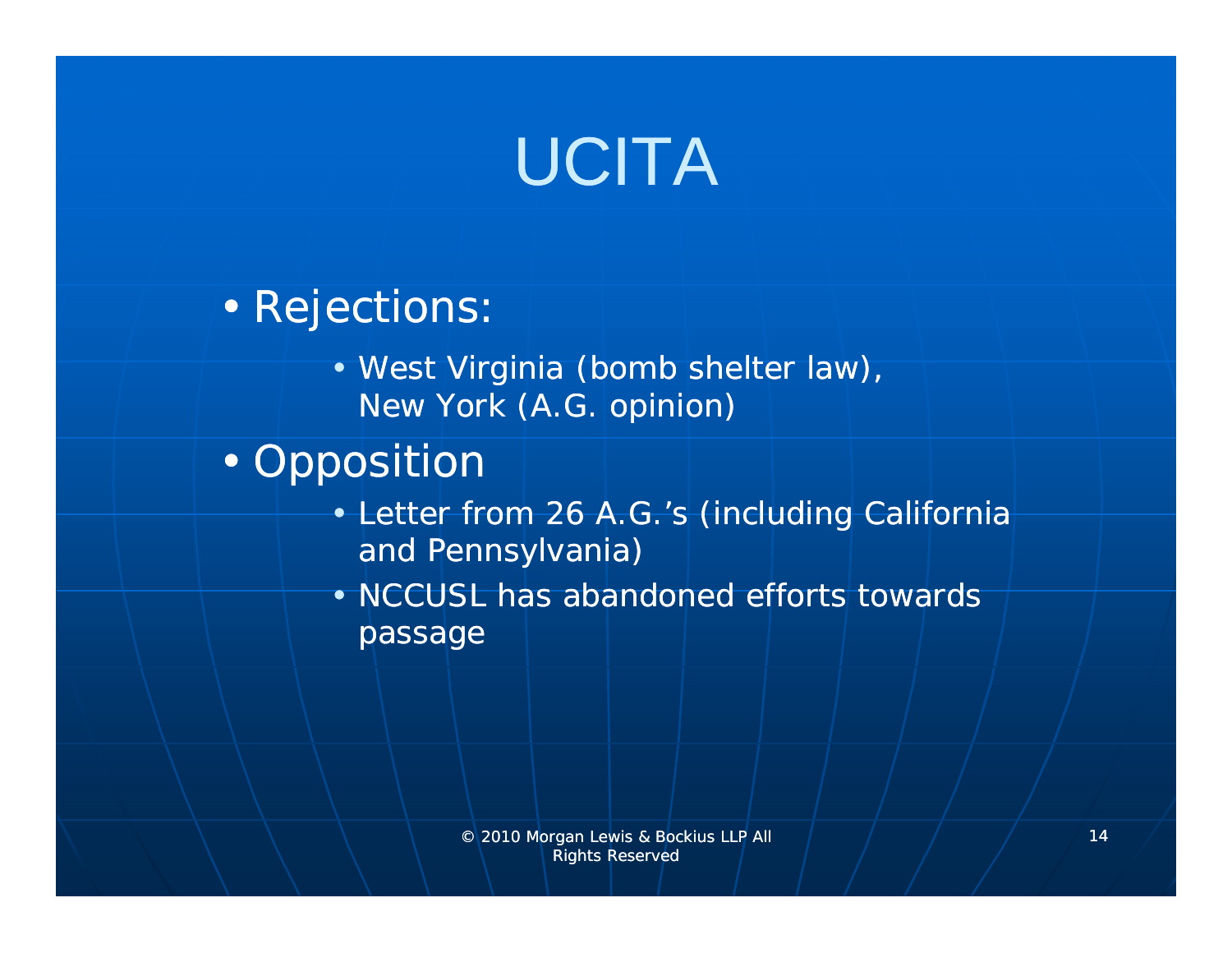$\blacksquare$  Amendment to Article 2

• Approved by NCCUSL in 2002, and by the ALI in 2003

• No laws - submitted in Three States (Kansas, Nevada, Oklahoma)

• Nothing pending in Pennsylvania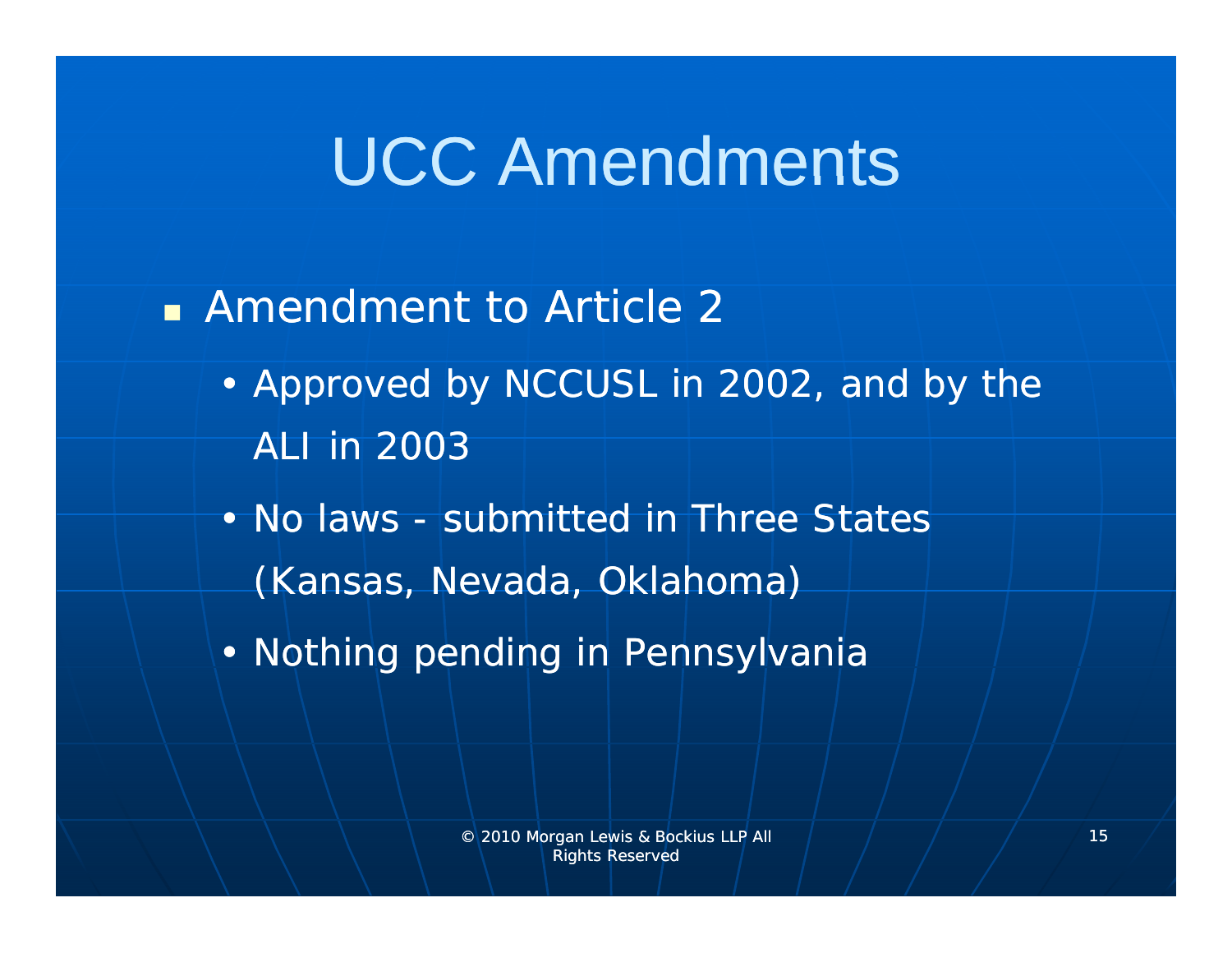**Does Not Cover License** A greements **Statute Of Frauds Limited Electronic Agents Can Form** Contract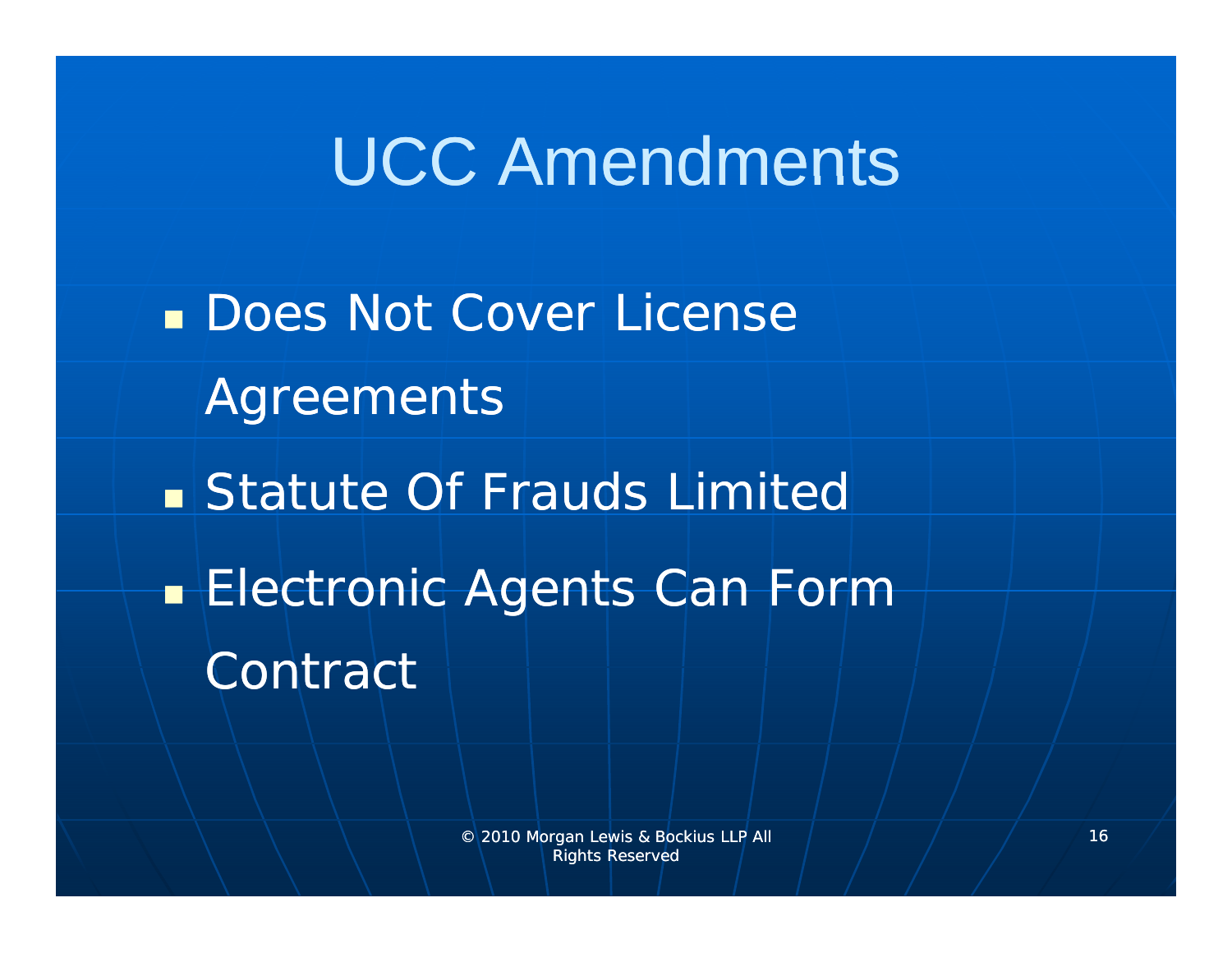**Battle of Forms** 

• Traditional -Mirror Image Rule

No contract until last version –

"Last Shot Rule"

© 2010 Morgan Lewis & Bockius LLP All Rights Reserved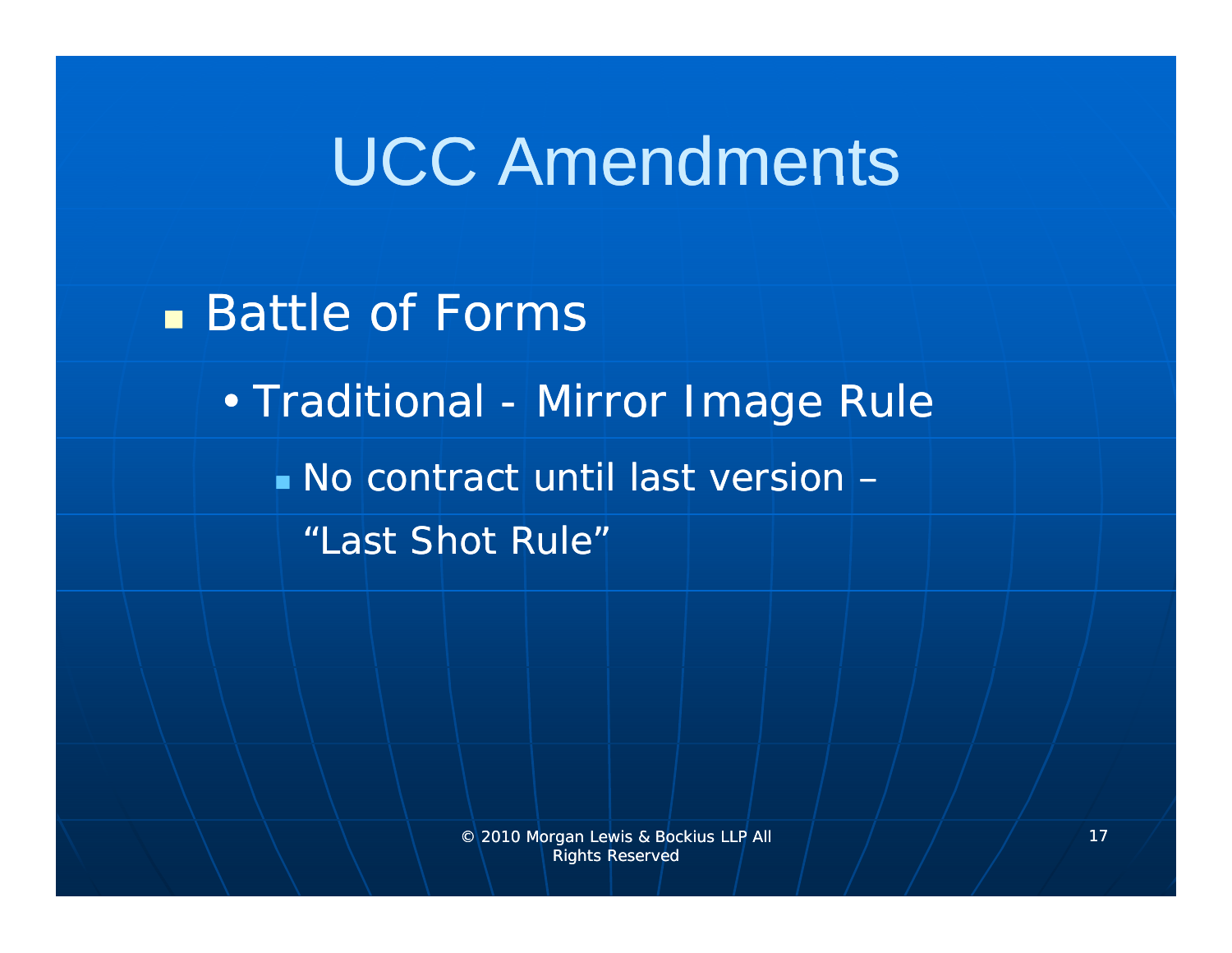**Battle of Forms** 

• Current UCC - Formation

**Contract Formed at time of non-mirror** 

response

• Current UCC – Terms - Complex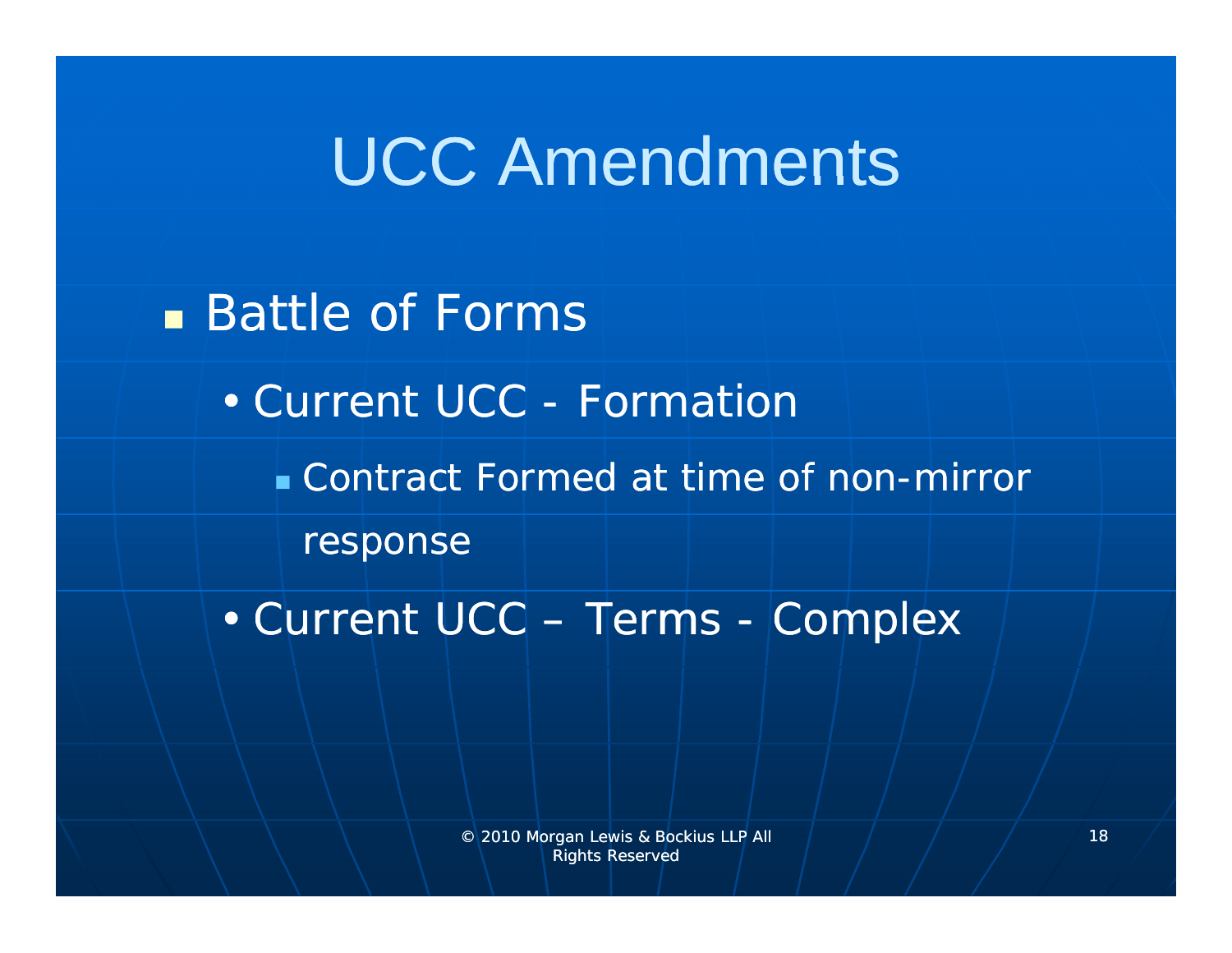• Additional Terms Apply unless other side objects or materially alters contract • Conflicting Terms – No law Varies between States ■Many become "First Shot" states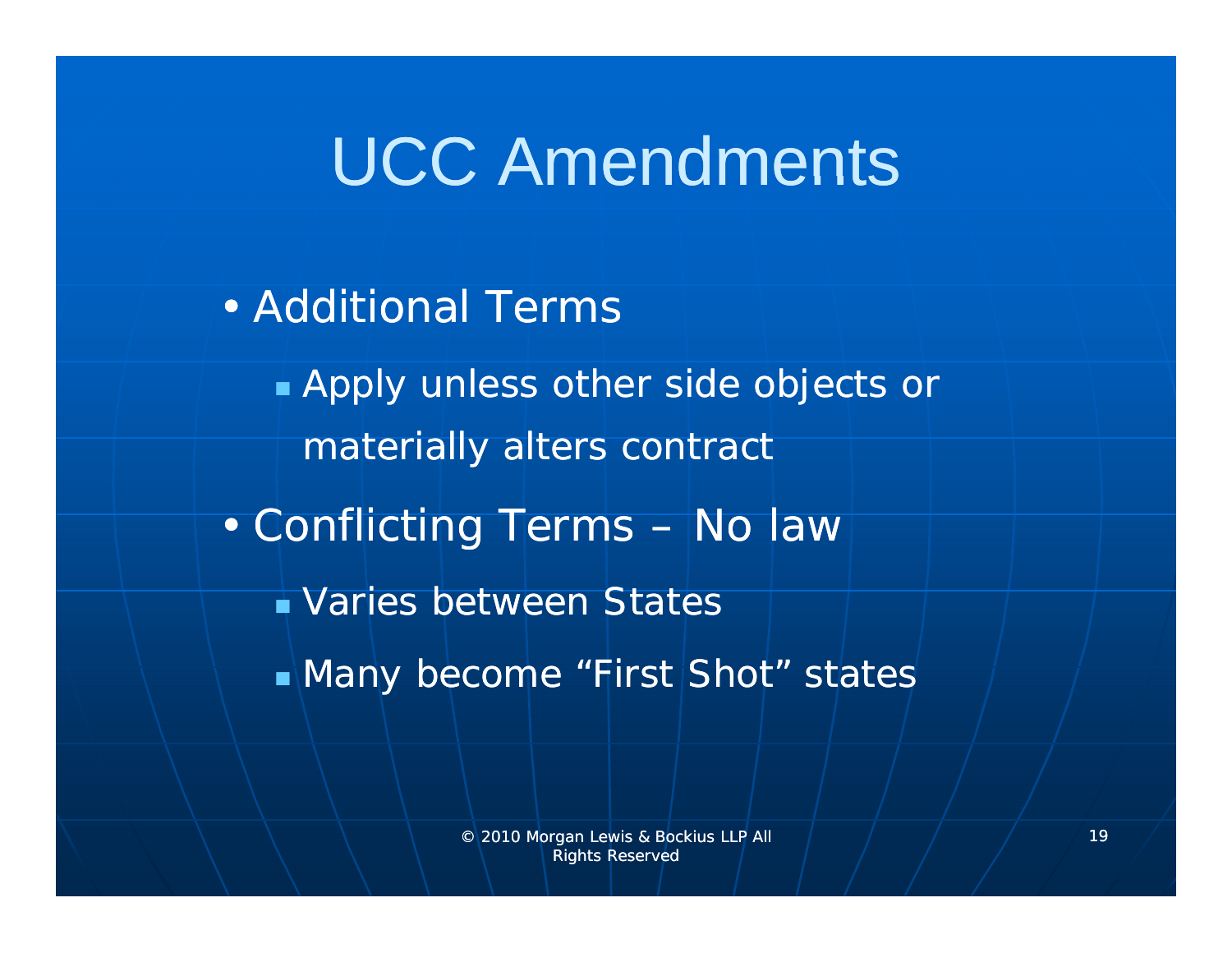• Conduct Only Agreed Terms – Missing terms filled in by UCC Proposed Amendments No difference how formed  $\blacksquare$  Agreed terms with missing filled in by **UCC**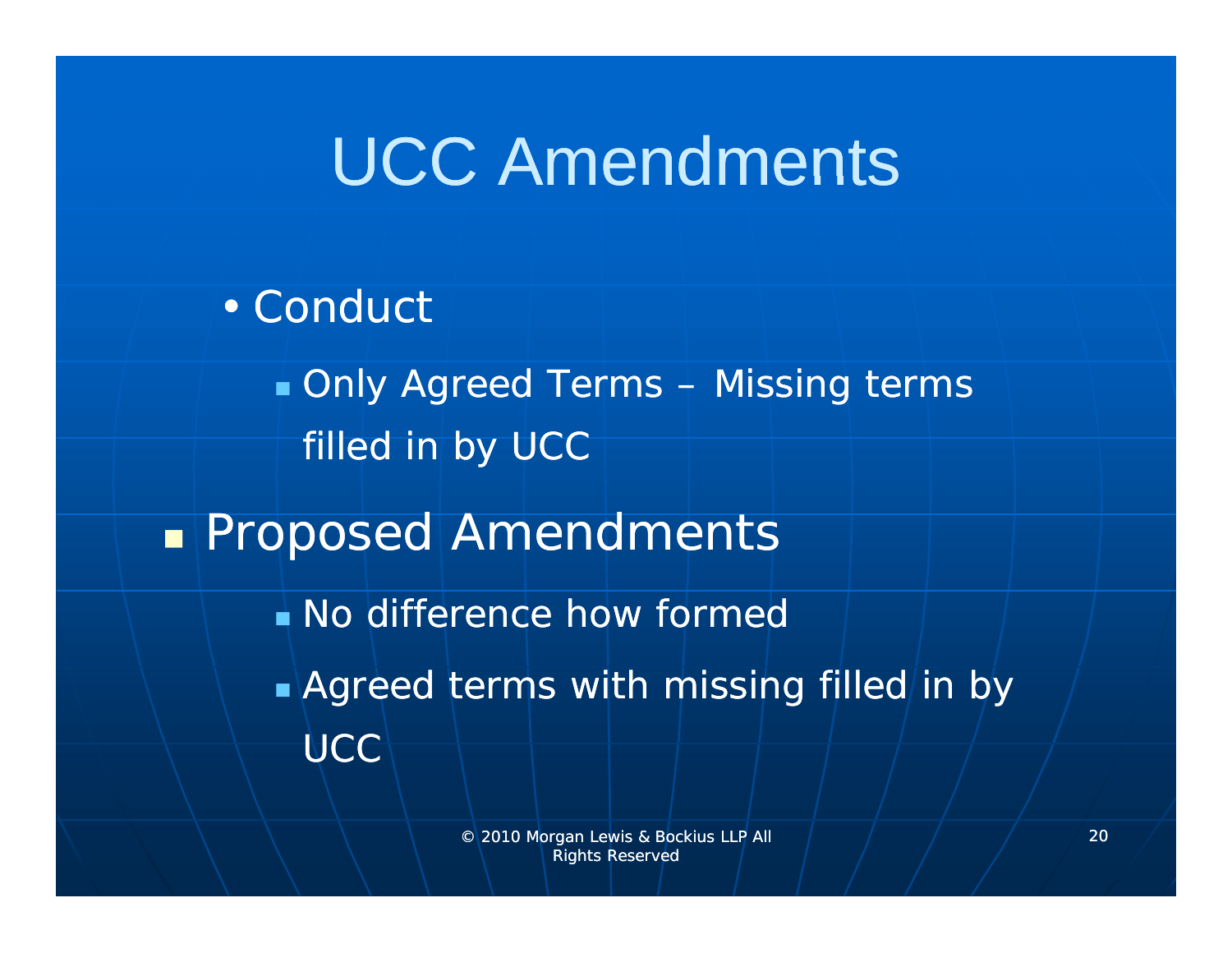#### **Enforceability**

• Forms

• Shrink Wrap/Click Wrap

© 2010 Morgan Lewis & Bockius LLP All Rights Reserved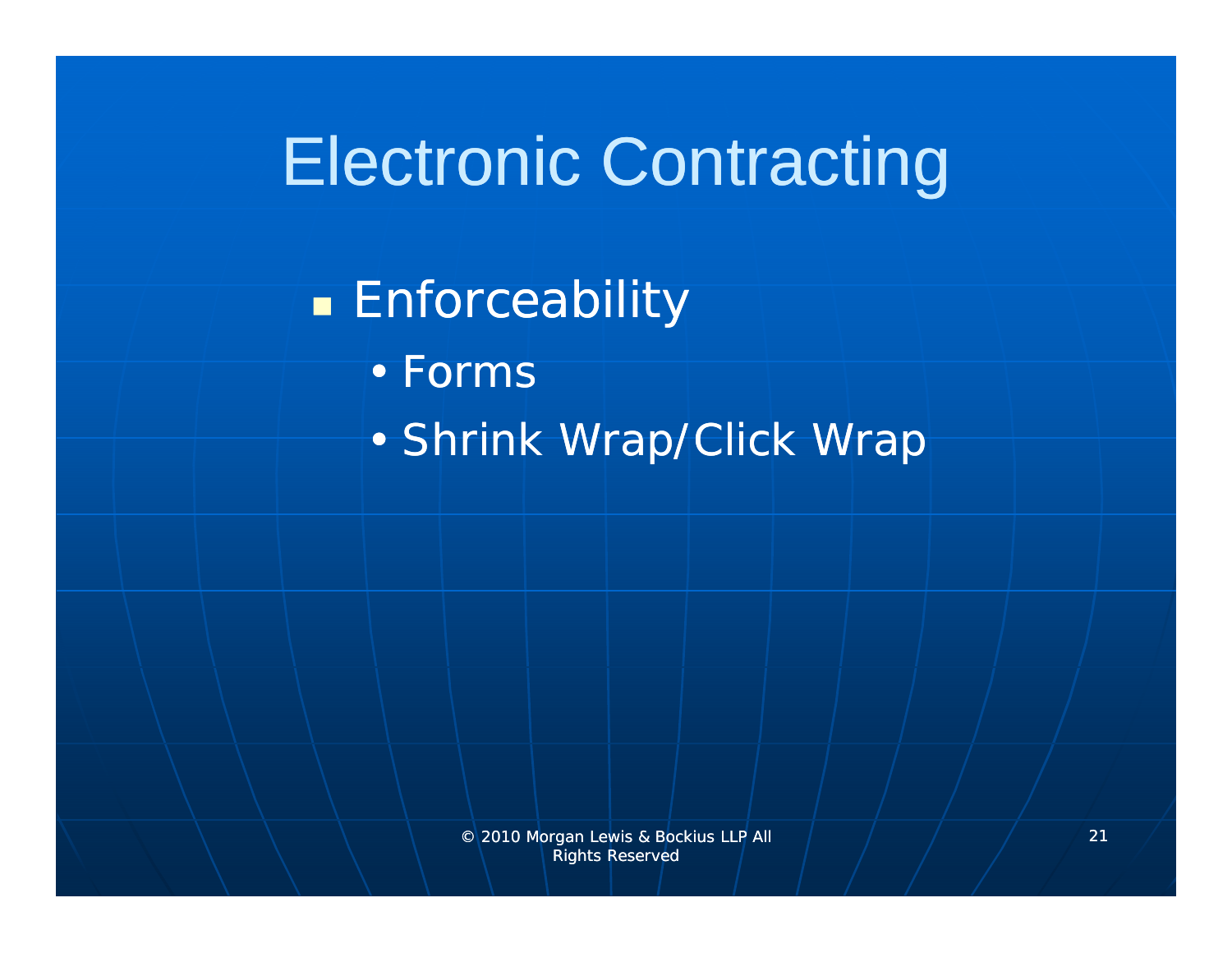#### $\blacksquare$  Enforceability -- Unsigned Forms

- *ProCD v Zeidenberg v. (7th Cir. 1996)*
- Accord: *Meridian v. Hardin (ED Cal 2006)*
- Lessons
	- $\overline{\phantom{a}}$  Legends | Click-wrap
	- Agreement Terms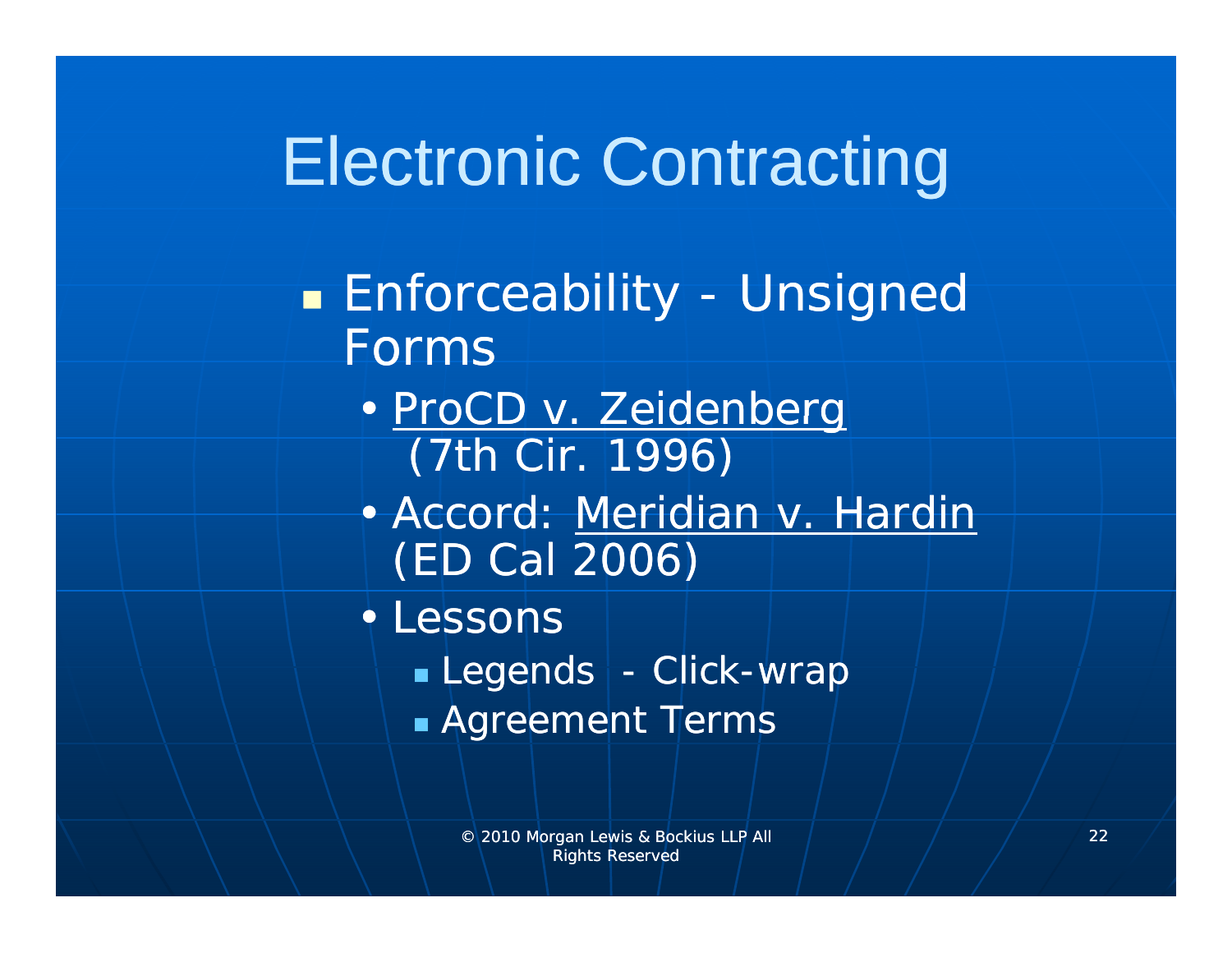### • Enforceability - Click-Wrap **Agreement**

• *Softman Products v. Adobe (D. Cal. 2001) (no enforcement for distributor that did not install / click)*

• *i Lan v Netscout i.Lan v. (D Mass 2002) (D. Mass. (enforcement for distributor that installed / clicked ) /*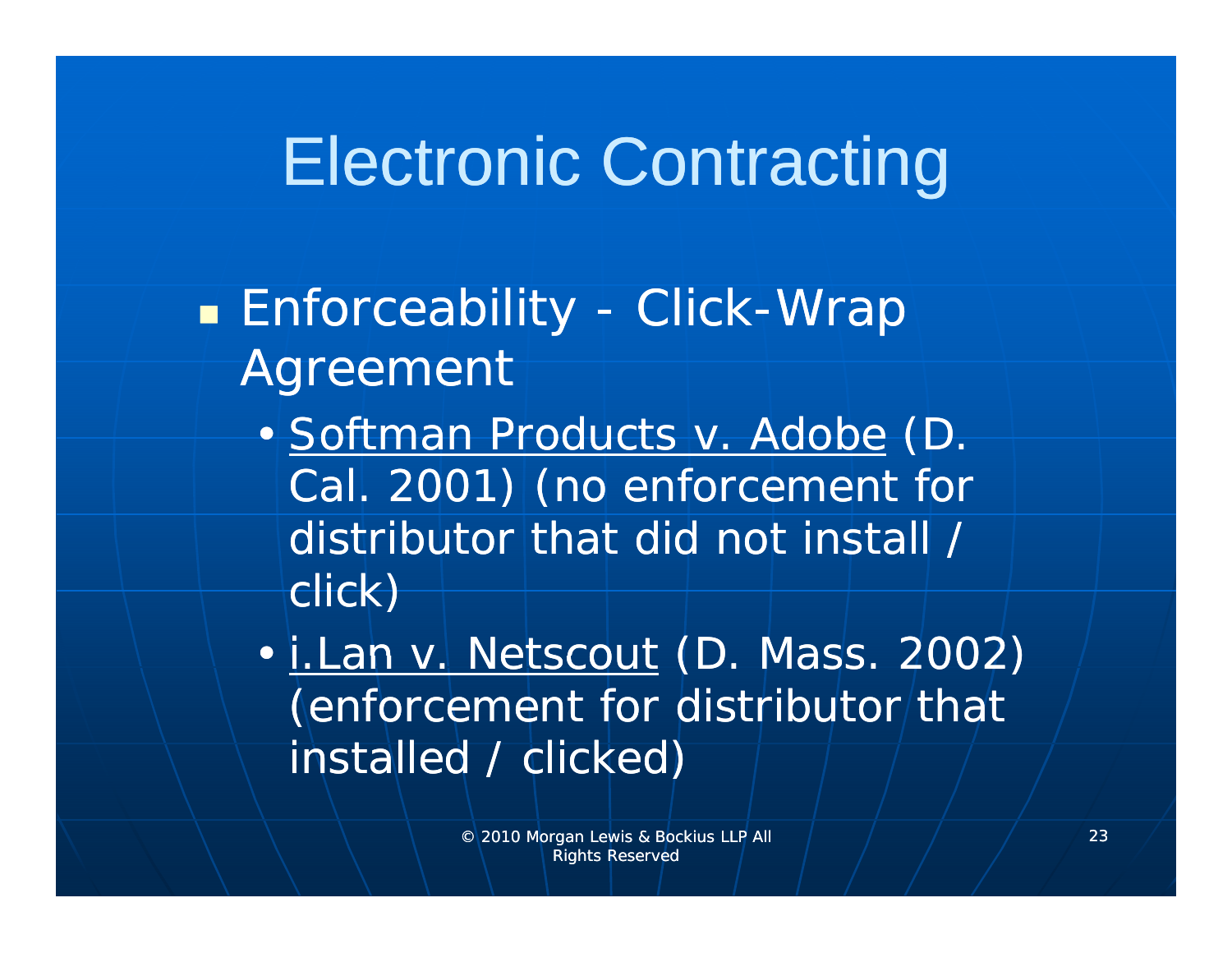**Enforceability - Terms and late** Conditions

• *Register v. Verio, (N.Y.2000) (terms and conditions enforceable use and knowledge)*

• *Boomer v. AT&T*, *(7th Cir. 2002) (mailed terms and conditions enforceable if continue using service )*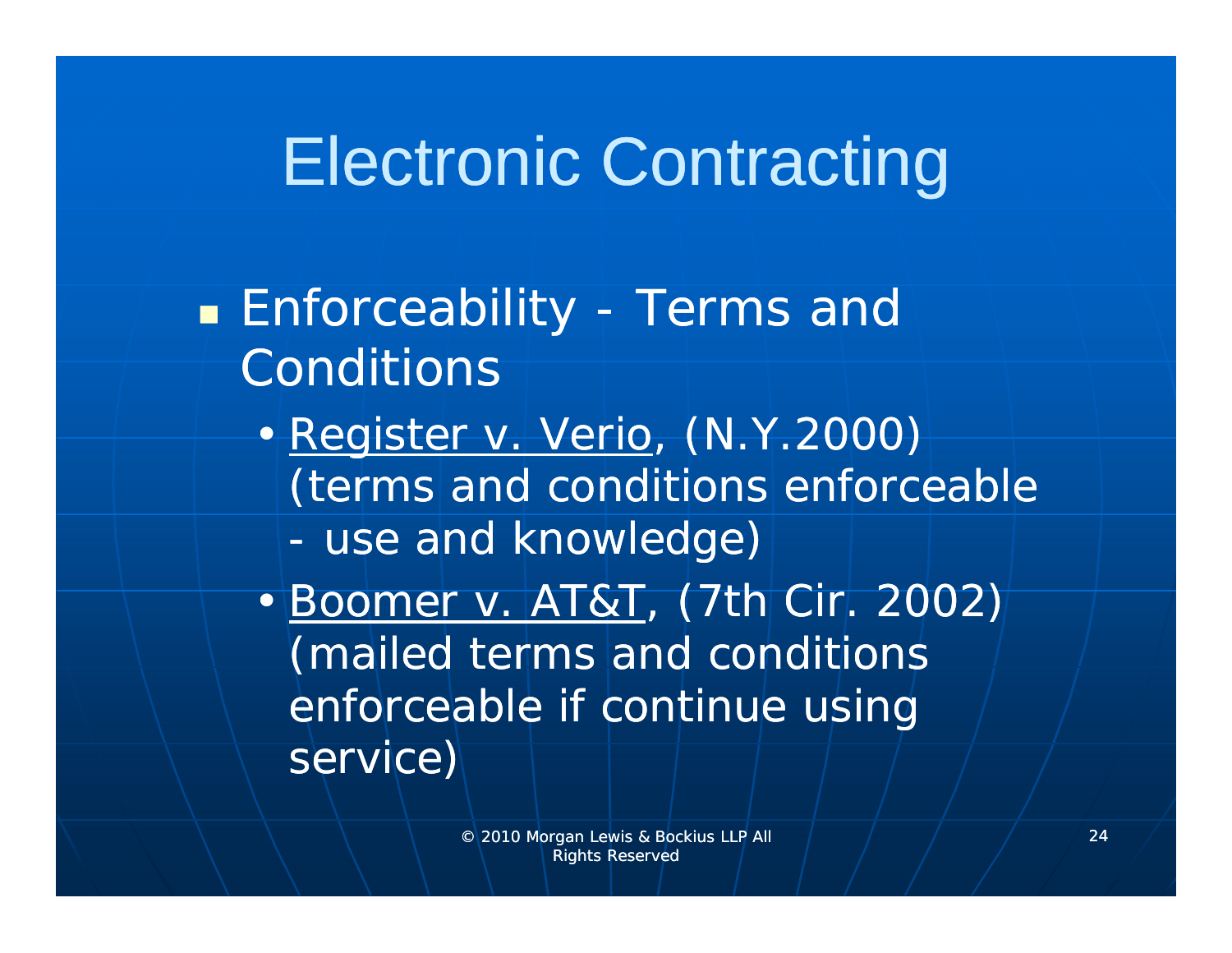Recent Cases

• Non-click license term unenforceable*Specht v. Netscape (S.D.N.Y. 2001) (aff d d' 2d Cir 2002) . 2d.Cir.* 

• Non-click arbitration term unenforceable *Affinity v. CCCS (D. Flor. 2006)*

> © 2010 Morgan Lewis & Bockius LLP All Rights Reserved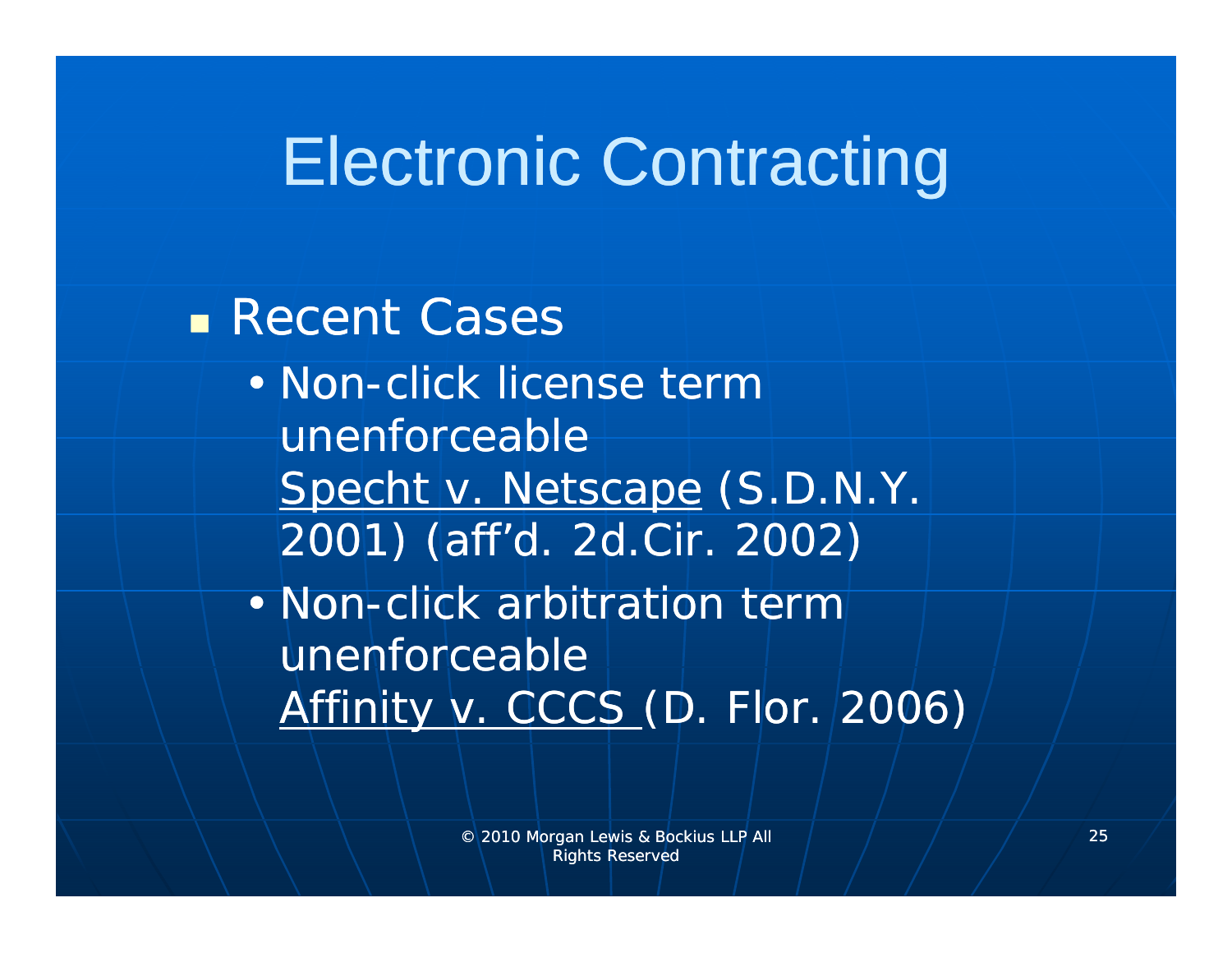Recent Cases • Unconscionable terms unenforceable (arbitration) *Comb v. PayPal (Cal. 2002)* • Spiders violate click-wrap *Register.com, Inc. v. Verio, Inc., 356 F.2d 393 (2d Cir. 2004)*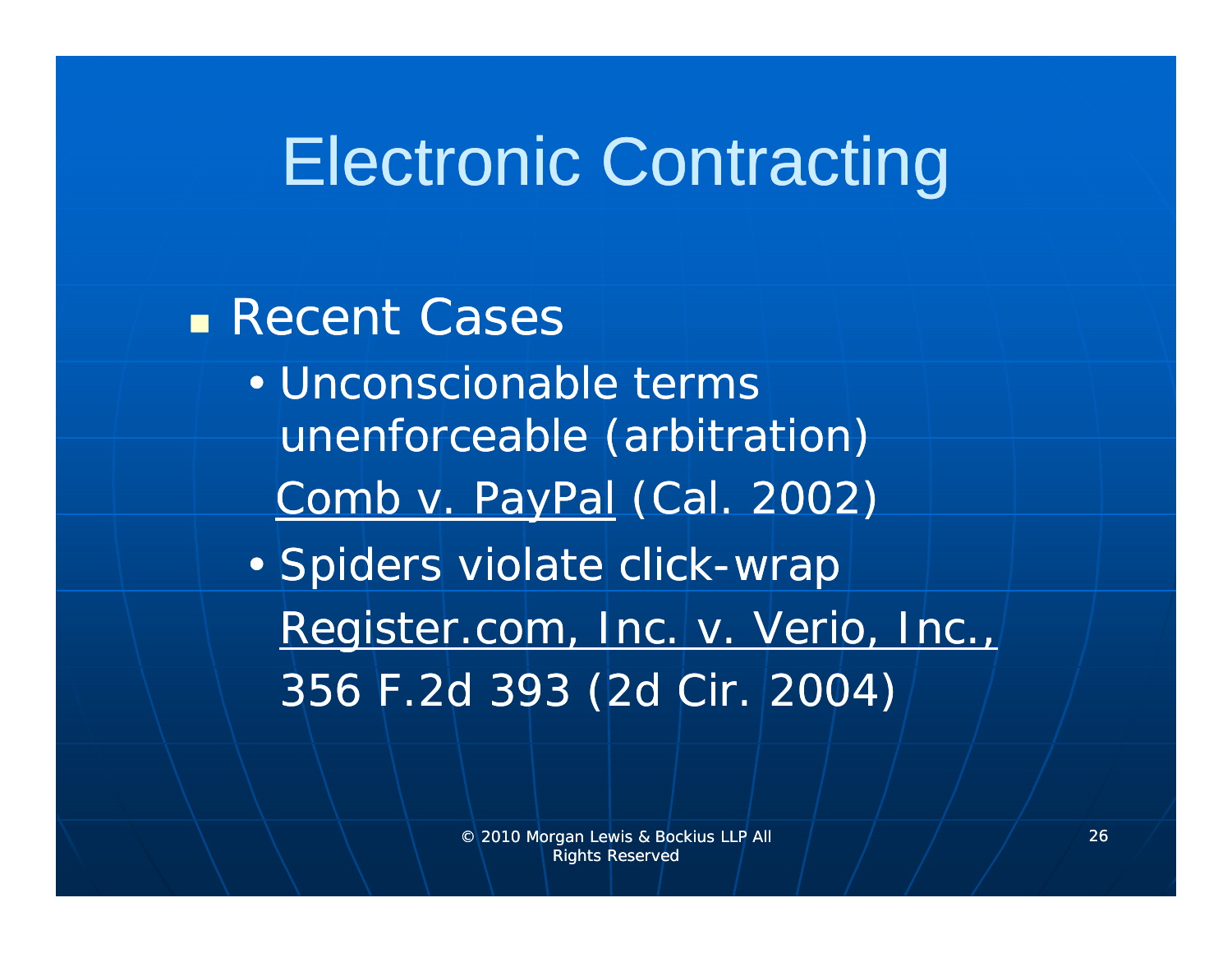Recent Cases

• Ability to make unilateral changes void contract

*Defontes v. Dell (R.I. 2004)*

• Contra

*Provencer v. Dell, (D.Cal 2006)*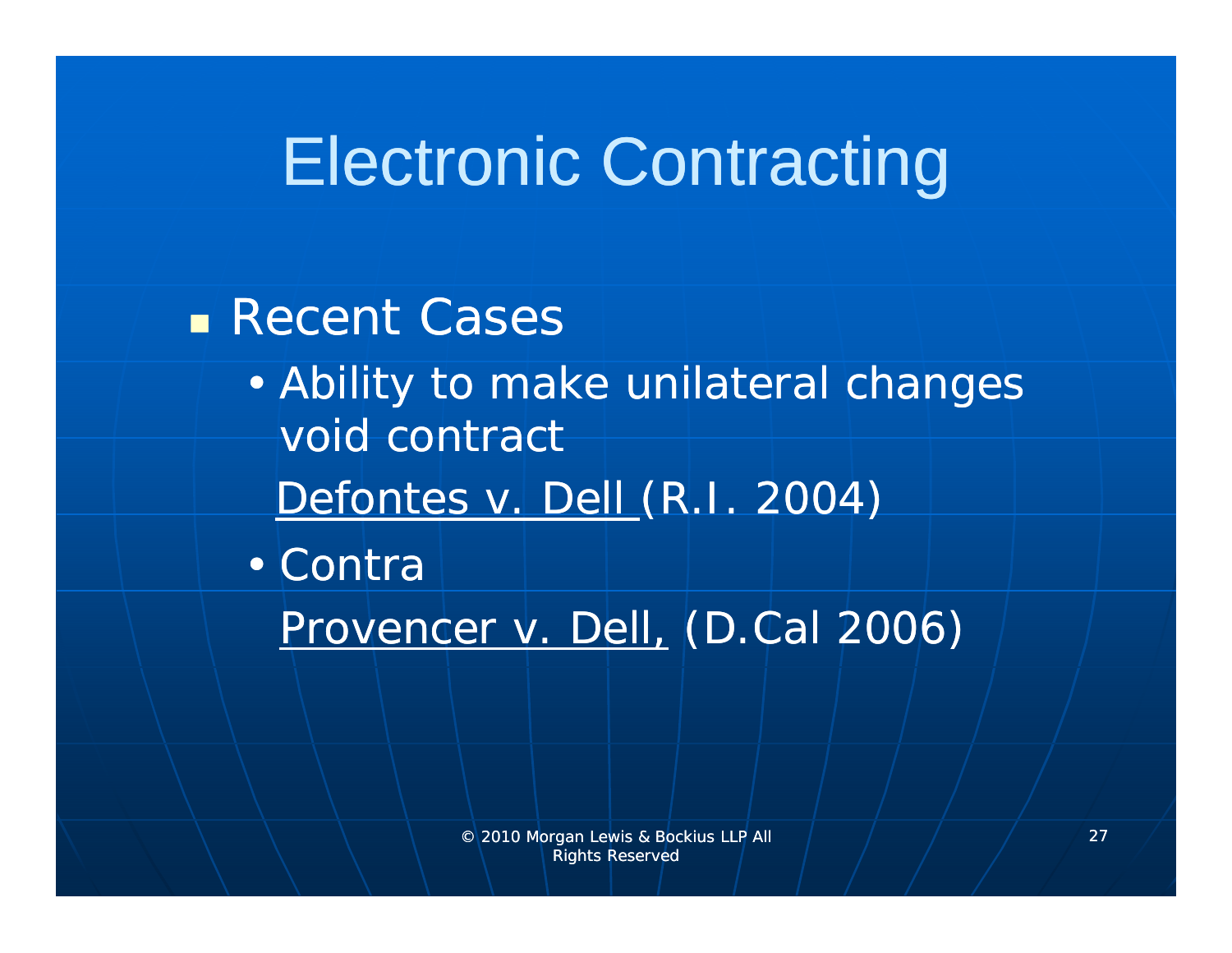**Drafting issues** • View Terms before Assent • Assent Before Access To Product • Clear disclosure of terms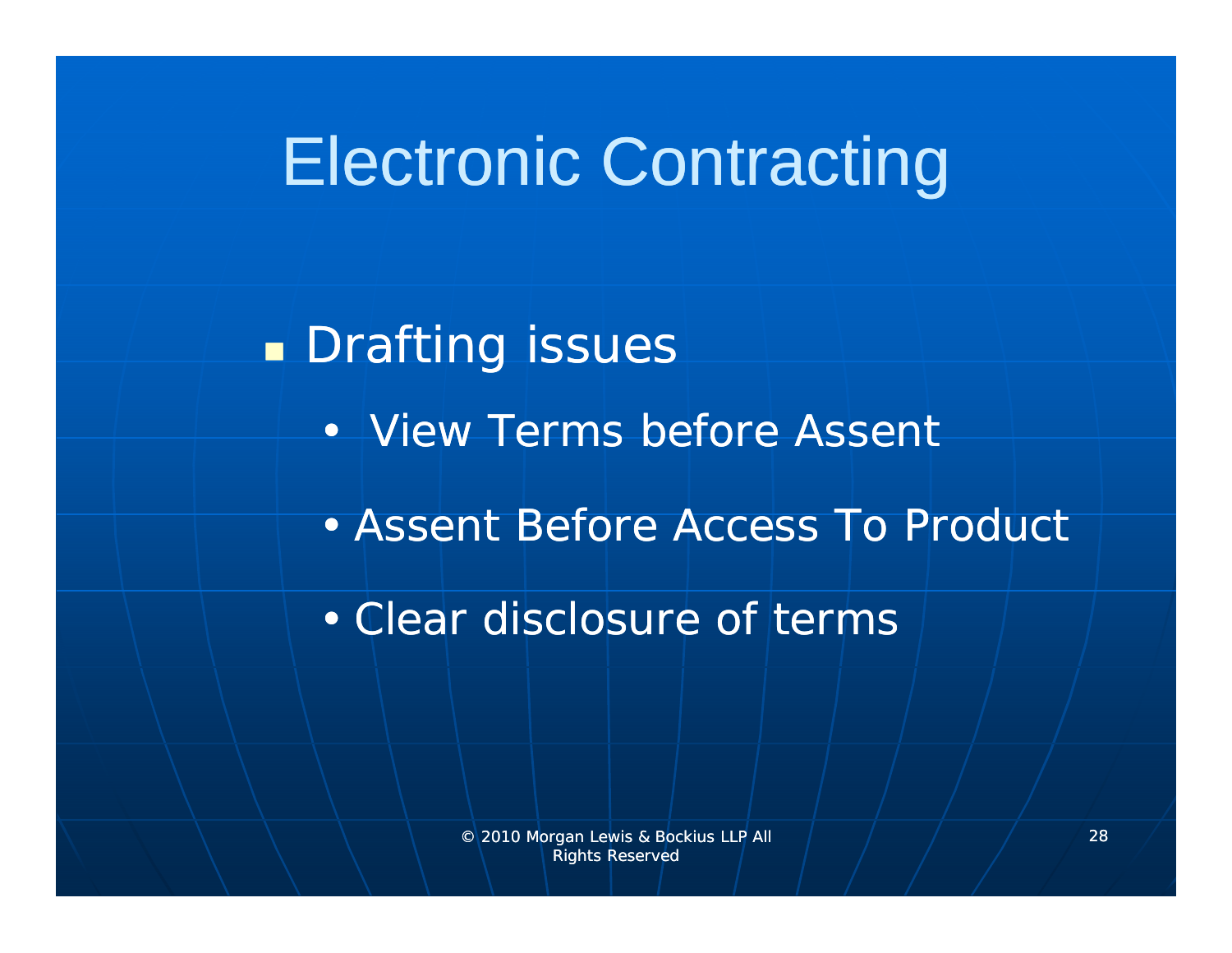**Drafting issues (con't)** • Clear method of assent ( "I Accept" or "I Reject") • Notice of consequences of assent or reject • Record of assent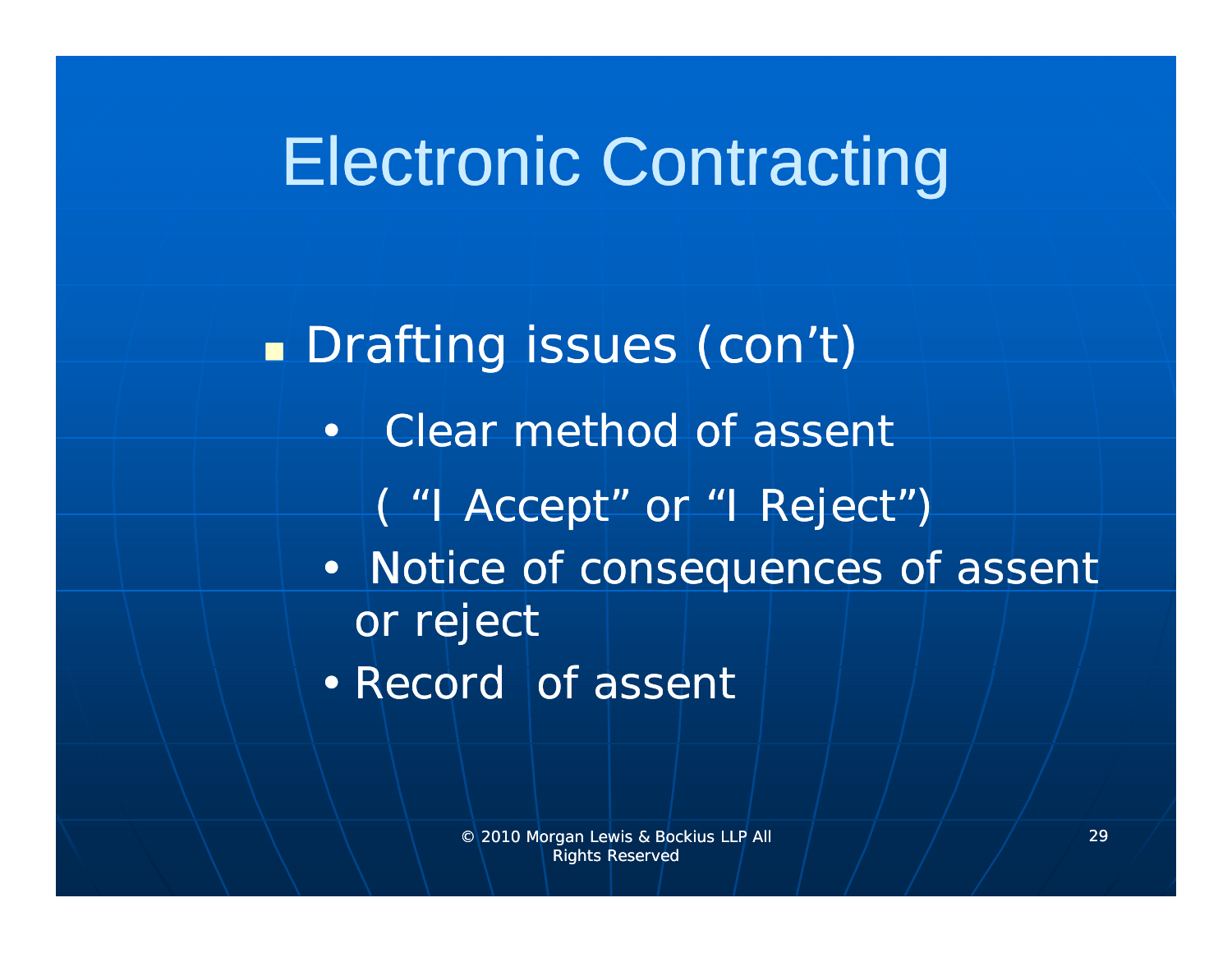**Drafting issues (con't)** • Consistency of Terms

> © 2010 Morgan Lewis & Bockius LLP All Rights Reserved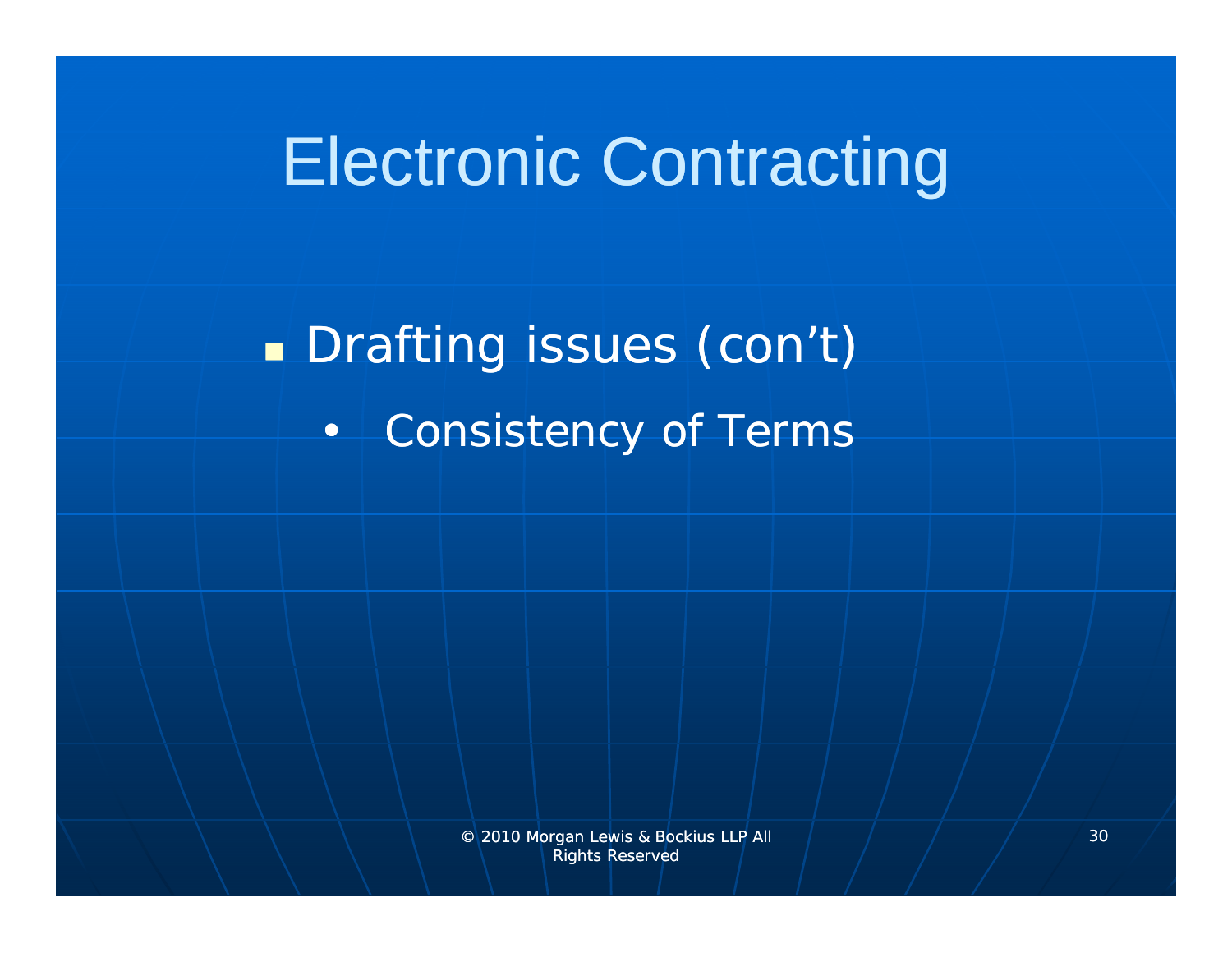#### Electronic Agreements Netscape

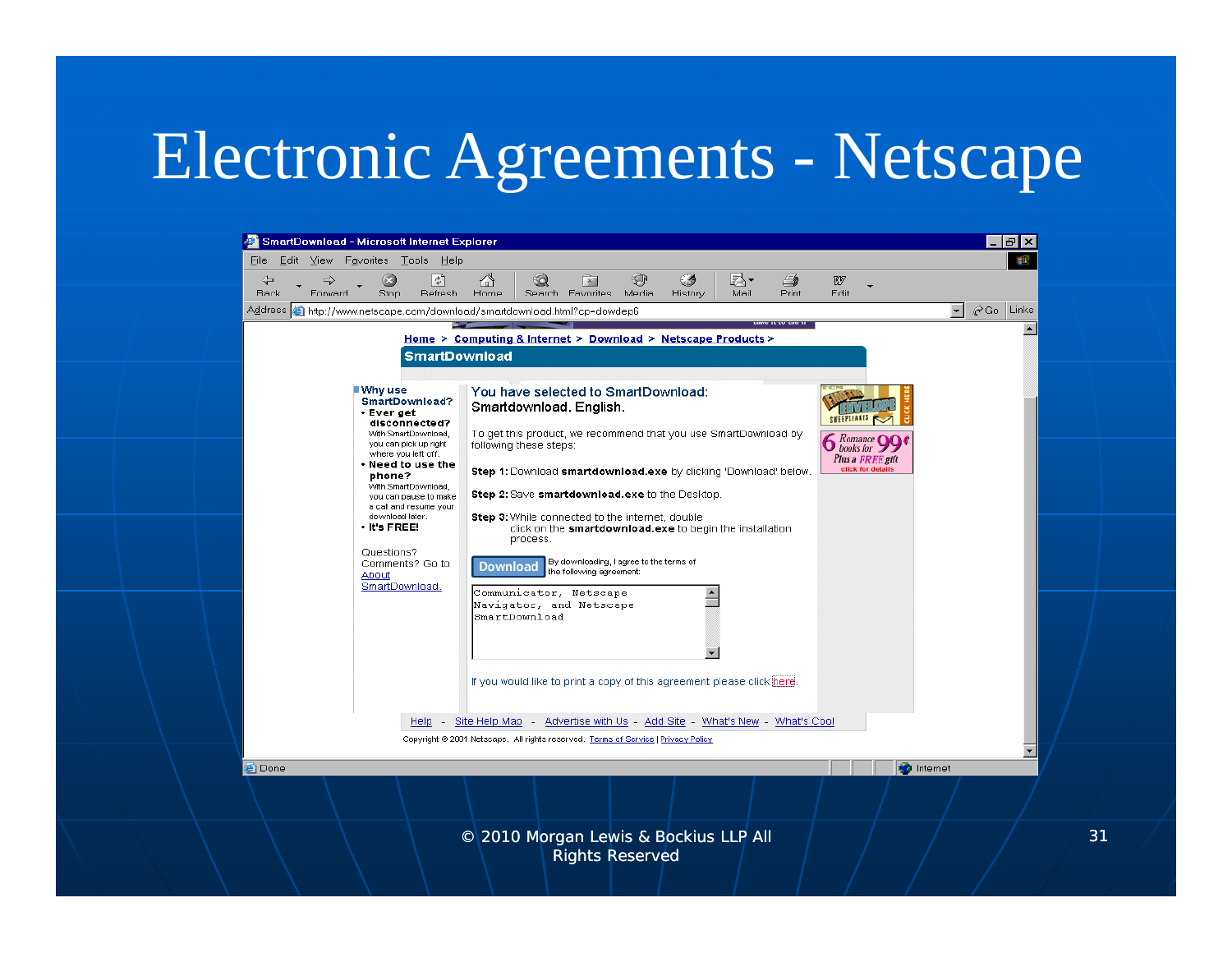### Electronic Agreements - Netscape



© 2010 Morgan Lewis & Bockius LLP All Rights Reserved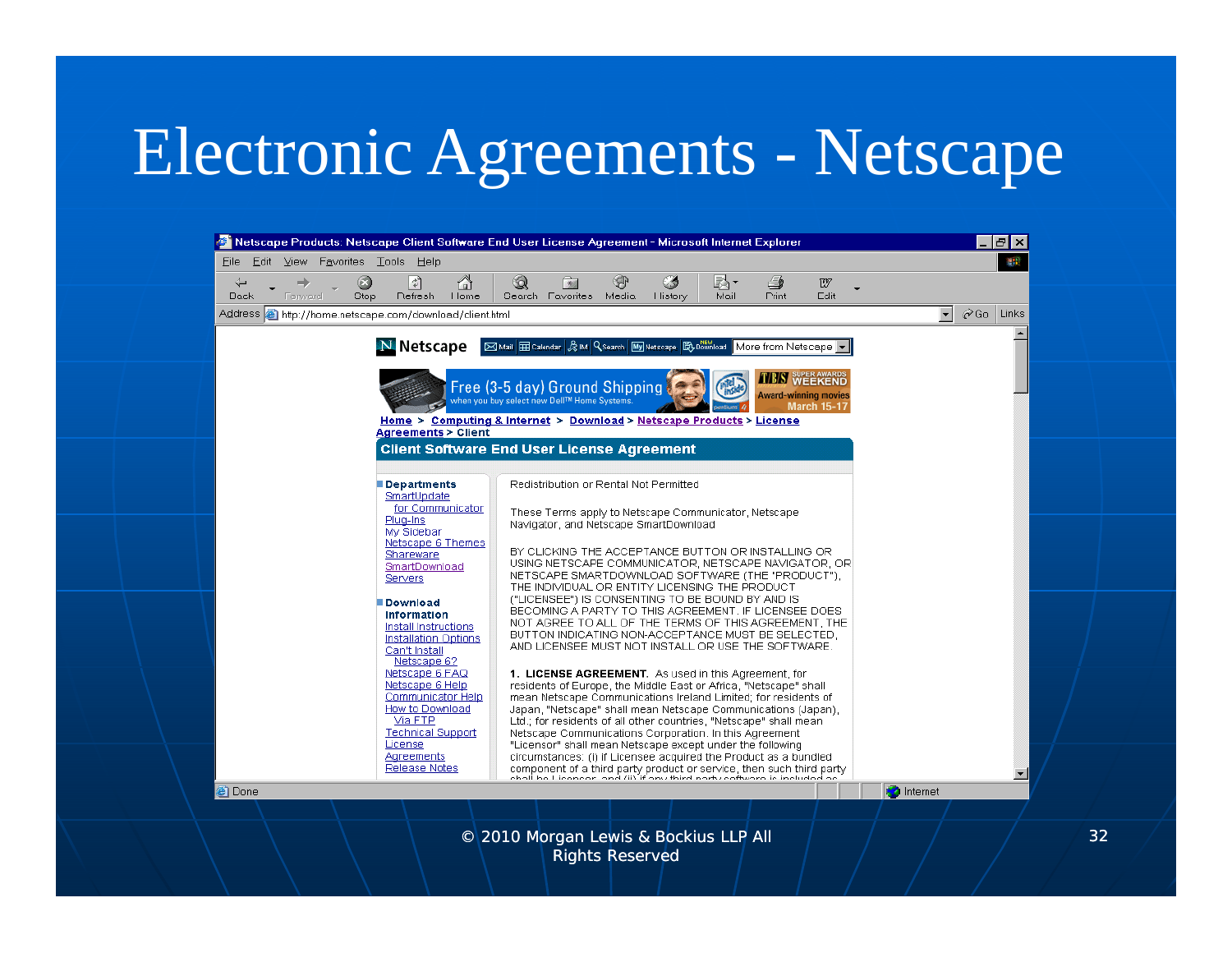### Electronic Agreements - Netscape

| ⇦       |                                               | 0    | $\begin{tabular}{ c c } \hline $\leftrightarrow$ \\ \hline $\leftrightarrow$ \\ \hline \end{tabular}$ | ⚠    | Q | (※)                      | ❤ | 63                                                                                                                                                                                                                                                                                                                                                                                                                                                                                                         | e-   | 4            | w    |                   |                     |                      |  |
|---------|-----------------------------------------------|------|-------------------------------------------------------------------------------------------------------|------|---|--------------------------|---|------------------------------------------------------------------------------------------------------------------------------------------------------------------------------------------------------------------------------------------------------------------------------------------------------------------------------------------------------------------------------------------------------------------------------------------------------------------------------------------------------------|------|--------------|------|-------------------|---------------------|----------------------|--|
| Back    | Forward                                       | Stop | Refresh                                                                                               | Home |   | Search Favorites Media   |   | History                                                                                                                                                                                                                                                                                                                                                                                                                                                                                                    | Mail | <b>Print</b> | Edit |                   |                     |                      |  |
| Address | http://home.netscape.com/download/client.html |      |                                                                                                       |      |   |                          |   |                                                                                                                                                                                                                                                                                                                                                                                                                                                                                                            |      |              |      |                   | $\vert \cdot \vert$ | $\partial G$ Links   |  |
|         |                                               |      |                                                                                                       |      |   | rights set forth herein. |   | 12. U.S. GOVERNMENT END USERS. The Product is a<br>"commercial item," as that term is defined in 48 C.F.R. 2.101 (Oct.<br>1995), consisting of "commercial computer software" and<br>"commercial computer software documentation," as such terms are<br>used in 48 C.F.R. 12.212 (Sept. 1995). Consistent with 48 C.F.R.<br>12.212 and 48 C.F.R. 227.7202-1 through 227.7202-4 (June 1995),<br>all U.S. Government End Users acquire the Product with only those                                           |      |              |      |                   |                     | $\blacktriangle$     |  |
|         |                                               |      |                                                                                                       |      |   |                          |   | <b>13. MISCELLANEOUS.</b> (a) This Agreement constitutes the entire<br>agreement between the parties concerning the subject matter<br>hereof. (b) This Agreement may be amended only by a writing<br>signed by both parties. (c) Except to the extent applicable law, if<br>any, provides otherwise, this Agreement shall be governed by the<br>laws of the State of California, U.S.A., excluding its conflict of law<br>provisions. (d) Unless otherwise agreed in writing, all disputes                 |      |              |      |                   |                     |                      |  |
|         |                                               |      |                                                                                                       |      |   |                          |   | relating to this Agreement (excepting any dispute relating to<br>intellectual property rights) shall be subject to final and binding<br>arbitration in Santa Clara County, California, under the auspices of<br>JAMS/EndDispute, with the losing party paying all costs of<br>arbitration. (e) This Agreement shall not be governed by the United<br>Nations Convention on Contracts for the International Sale of<br>Goods. (f) If any provision in this Agreement should be held illegal                 |      |              |      |                   |                     |                      |  |
|         |                                               |      |                                                                                                       |      |   |                          |   | or unenforceable by a court having jurisdiction, such provision shall<br>be modified to the extent necessary to render it enforceable without<br>losing its intent, or severed from this Agreement if no such<br>modification is possible, and other provisions of this Agreement shall<br>remain in full force and effect. (g) The controlling language of this<br>Agreement is English. If Licensee has received a translation into<br>another language, it has been provided for Licensee's convenience |      |              |      |                   |                     |                      |  |
|         |                                               |      |                                                                                                       |      |   |                          |   | only. (h) A waiver by either party of any term or condition of this<br>Agreement or any breach thereof, in any one instance, shall not<br>waive such term or condition or any subsequent breach thereof. (i)<br>The provisions of this Agreement which require or contemplate<br>performance after the expiration or termination of this Agreement<br>shall be enforceable notwithstanding said expiration or termination.<br>(i) Licensee may not assign or otherwise transfer by operation of law        |      |              |      |                   |                     |                      |  |
| ø       |                                               |      |                                                                                                       |      |   |                          |   | or otherwise this Agreement or any rights or obligations herein                                                                                                                                                                                                                                                                                                                                                                                                                                            |      |              |      | <b>D</b> Internet |                     | $\blacktriangledown$ |  |
|         |                                               |      |                                                                                                       |      |   |                          |   |                                                                                                                                                                                                                                                                                                                                                                                                                                                                                                            |      |              |      |                   |                     |                      |  |

Rights Reserved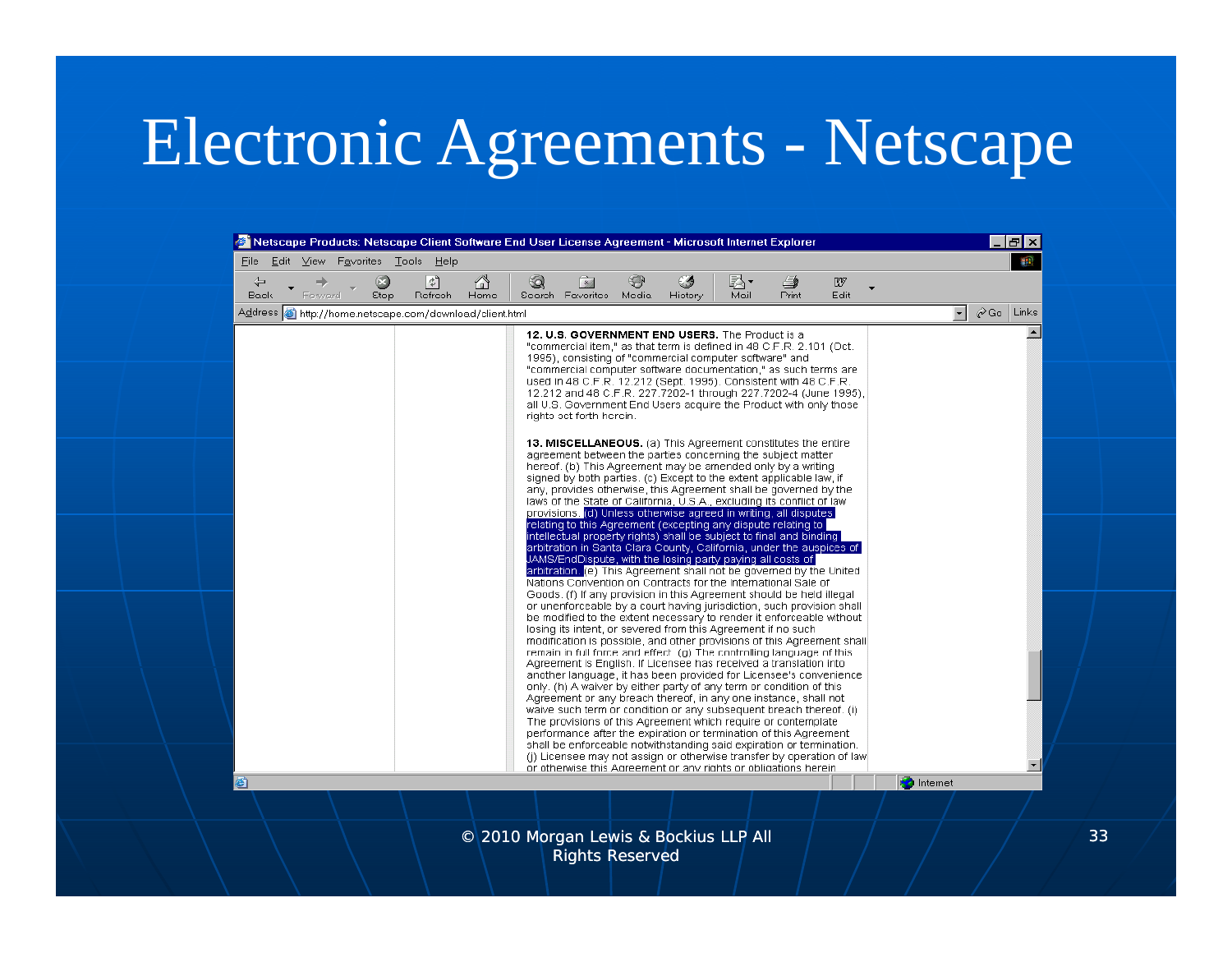### Electronic Agreements E -Bay

| <b>C</b> eBay User Agreement - Microsoft Internet Explorer                                                                                                                                                        |    |  |  |  |  |  |  |  |
|-------------------------------------------------------------------------------------------------------------------------------------------------------------------------------------------------------------------|----|--|--|--|--|--|--|--|
| File Edit View Favorites Tools Help                                                                                                                                                                               |    |  |  |  |  |  |  |  |
| ⚠<br>$\rightarrow$<br>r,<br>Q<br>€<br>ಿ<br>6<br>⇦<br>$\left\vert \downarrow\right\rangle$<br>w<br>Mail<br>Print<br>Edit<br>Back<br><b>Stop</b><br>Refresh<br>Home<br>Search Favorites Media<br>History<br>Forward |    |  |  |  |  |  |  |  |
| $\partial G$ Go Links<br>$\mathbf{r}$<br>Address <b>&amp;</b> http://cqi4.ebay.com/aw-cqi/eBayISAPI.dll?                                                                                                          |    |  |  |  |  |  |  |  |
|                                                                                                                                                                                                                   |    |  |  |  |  |  |  |  |
| home   my eBay   site map   sign in                                                                                                                                                                               |    |  |  |  |  |  |  |  |
| Search   Help<br>Sell<br><b>Services</b><br>Community<br>Browse                                                                                                                                                   |    |  |  |  |  |  |  |  |
| about feedback<br>me forum<br>buying & selling eBay<br>safe<br>harbor<br>registration<br>overview                                                                                                                 |    |  |  |  |  |  |  |  |
| <b>Registration</b><br>Check email<br>User ID & Password                                                                                                                                                          |    |  |  |  |  |  |  |  |
|                                                                                                                                                                                                                   |    |  |  |  |  |  |  |  |
| Accept the User Agreement                                                                                                                                                                                         |    |  |  |  |  |  |  |  |
| • Review the eBay User Agreement                                                                                                                                                                                  |    |  |  |  |  |  |  |  |
| • Check off the four boxes below<br>• Click the 'I accept' button at the bottom of the page                                                                                                                       |    |  |  |  |  |  |  |  |
| This agreement helps keep eBay a safe place to buy and sell, and promotes trust among our community                                                                                                               |    |  |  |  |  |  |  |  |
| members.                                                                                                                                                                                                          |    |  |  |  |  |  |  |  |
|                                                                                                                                                                                                                   |    |  |  |  |  |  |  |  |
| eBay User Agreement                                                                                                                                                                                               |    |  |  |  |  |  |  |  |
| THE FOLLOWING DESCRIBES THE TERMS ON WHICH EBAY OFFERS YOU                                                                                                                                                        |    |  |  |  |  |  |  |  |
| ACCESS TO OUR SERVICES.<br>Welcome to eBay Inc.'s User Agreement. This Agreement describes                                                                                                                        |    |  |  |  |  |  |  |  |
| the terms and conditions applicable to your use of our services<br>at http://www.ebay.com and our general principles of our                                                                                       |    |  |  |  |  |  |  |  |
| International affiliates. If you have any questions, please<br>refer to our User Agreement Frequently Asked Questions at                                                                                          |    |  |  |  |  |  |  |  |
| (http://pages.ebay.com/help/basics/f-agreement.html) or our User<br>Agreement Revision Frequently Asked Questions at                                                                                              |    |  |  |  |  |  |  |  |
|                                                                                                                                                                                                                   |    |  |  |  |  |  |  |  |
| Check off the<br>I have read the eBay User Agreement, accept all of its terms and                                                                                                                                 |    |  |  |  |  |  |  |  |
| conditions and specifically acknowledge and accept the following:<br>boxes:                                                                                                                                       |    |  |  |  |  |  |  |  |
| Internet                                                                                                                                                                                                          |    |  |  |  |  |  |  |  |
|                                                                                                                                                                                                                   |    |  |  |  |  |  |  |  |
| © 2010 Morgan Lewis & Bockius LLP All                                                                                                                                                                             | 34 |  |  |  |  |  |  |  |
| <b>Rights Reserved</b>                                                                                                                                                                                            |    |  |  |  |  |  |  |  |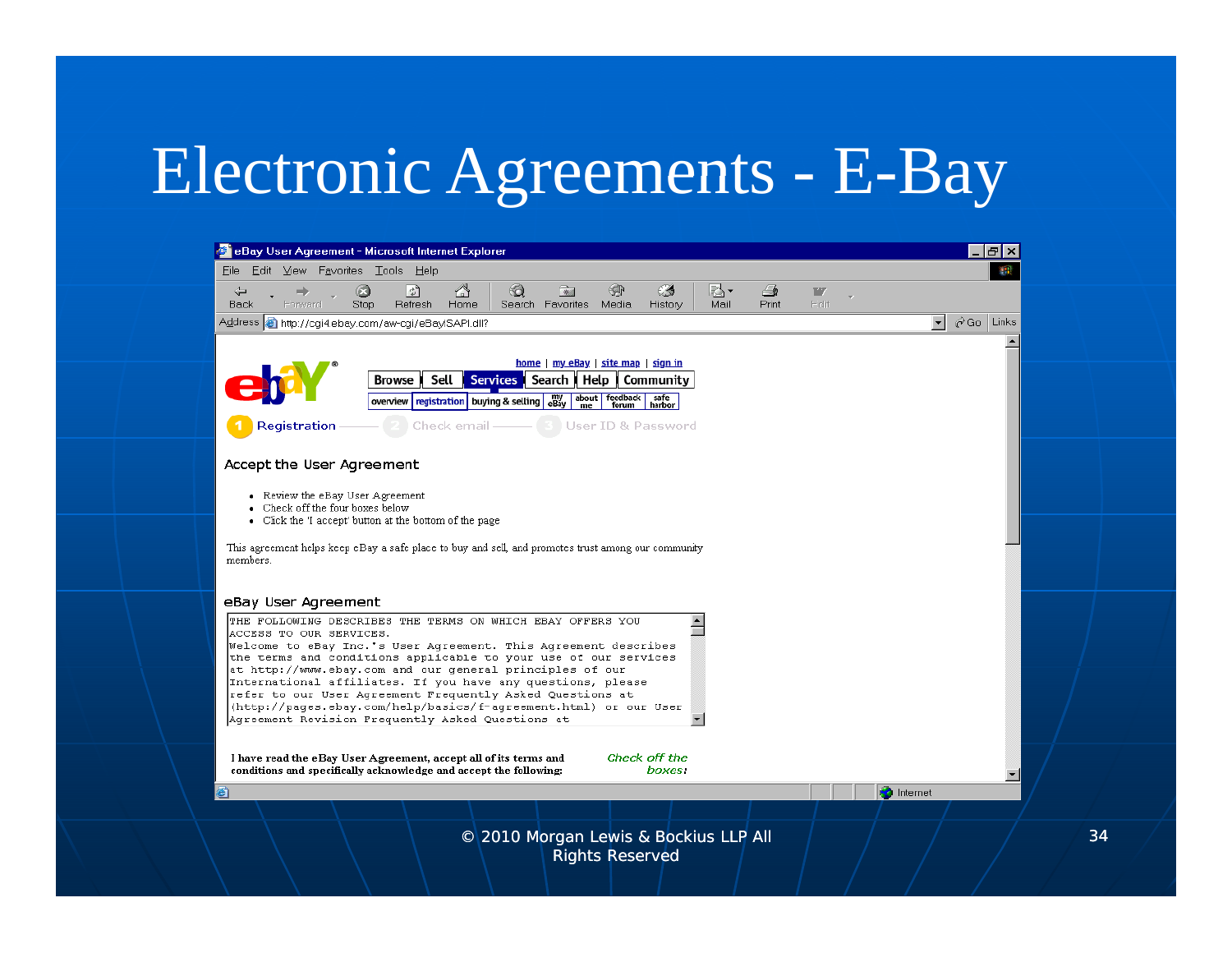#### Electronic Agreements E -Bay

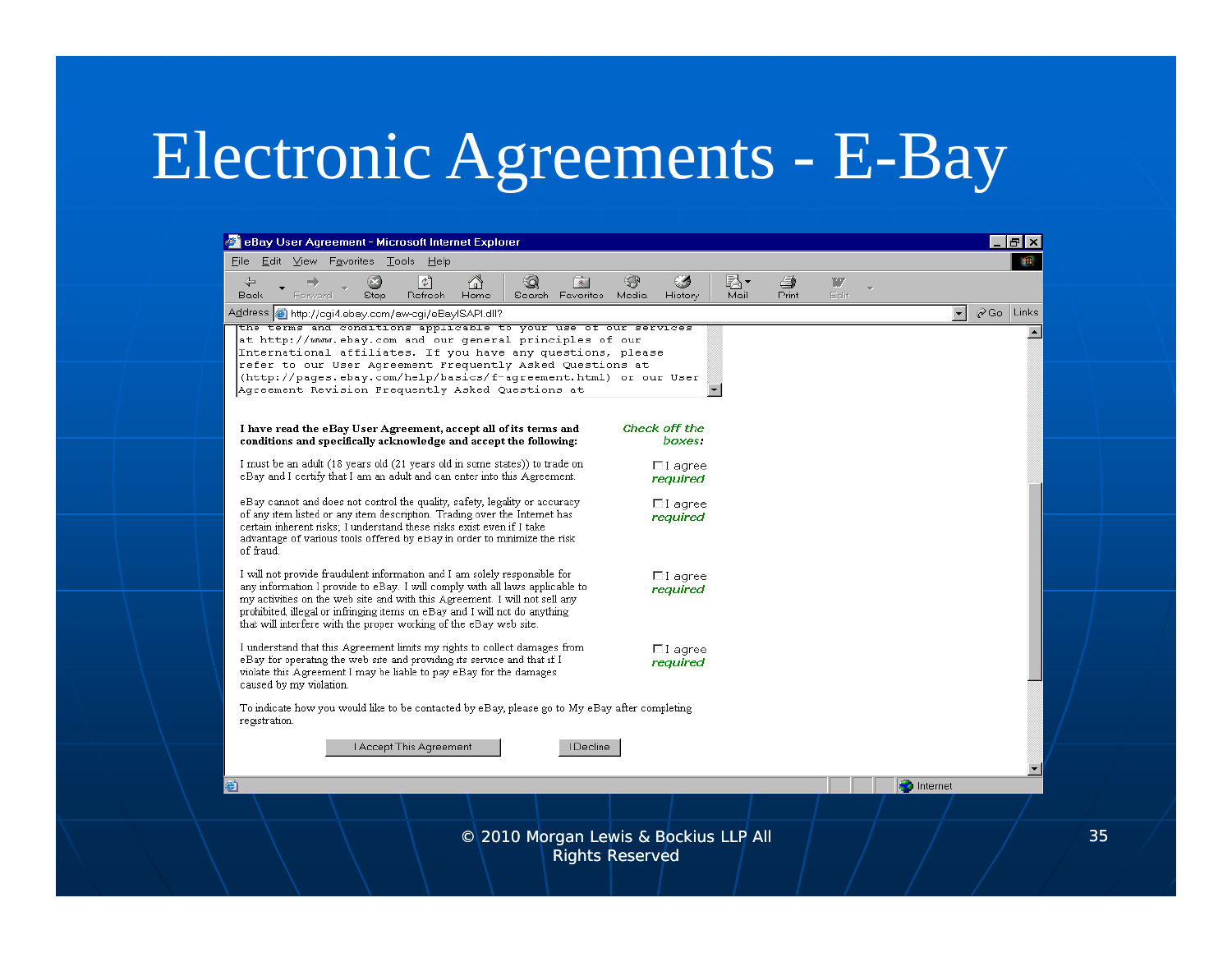# **Encryption**

**Security Issues** • Structure of the Internet ■ Enhanced Security **Security Problems - Encryption Technology** • Private Key • Public Key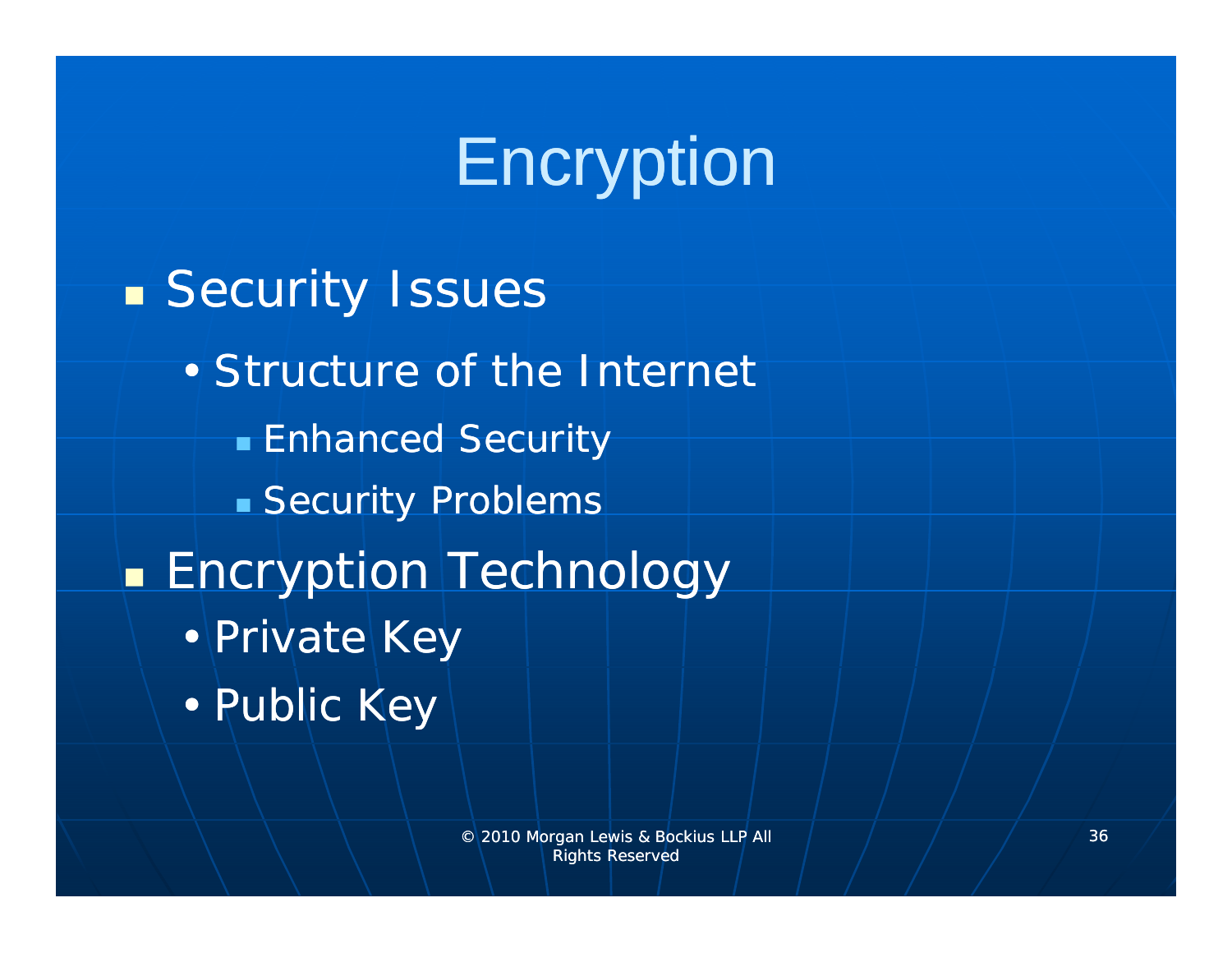# **Encryption**

### **ISSUES**

- Export
- Trade Secret Protection
- Attorney-Client Privileged Information
- Software Escrow Agreements
- Creation of Private Networks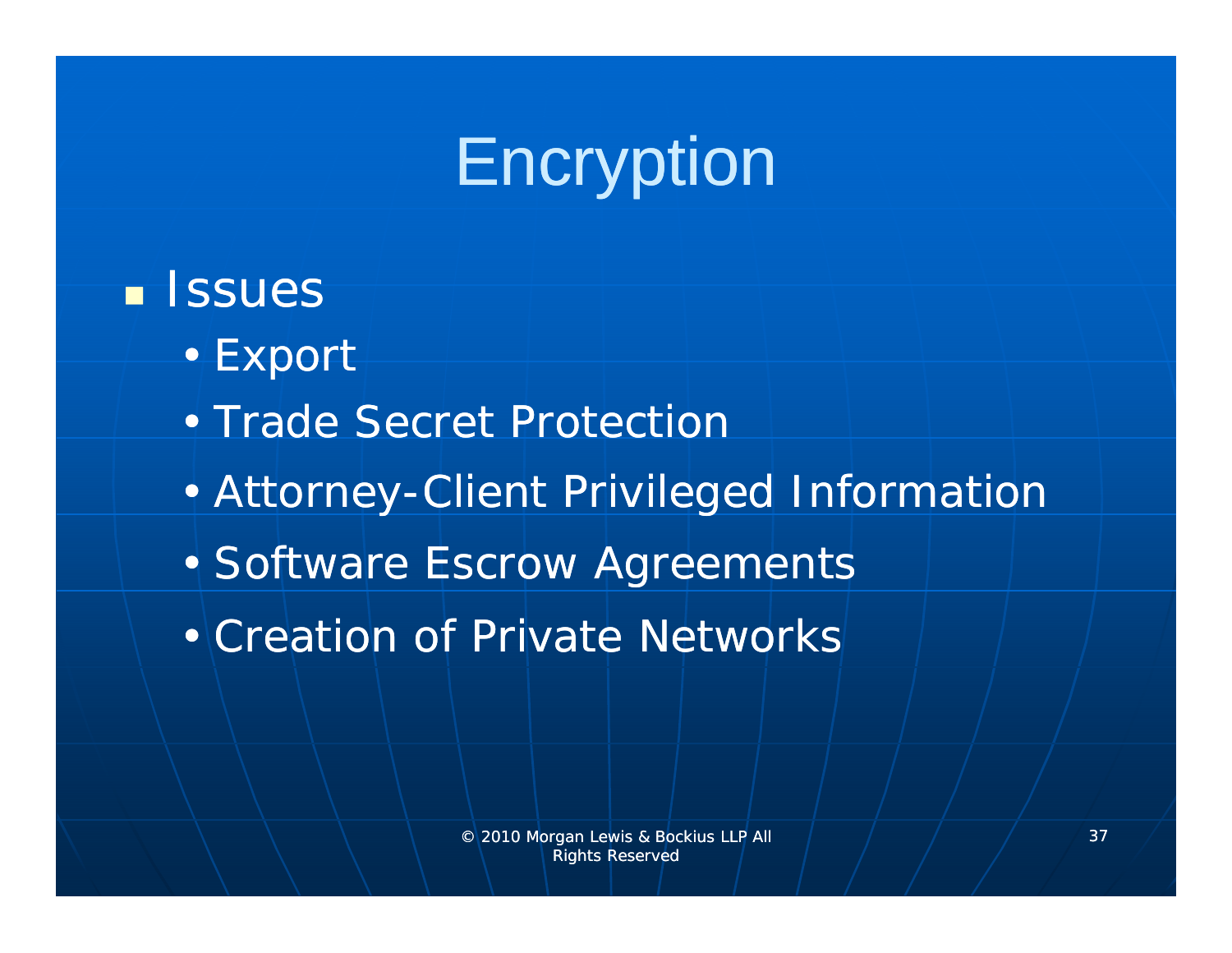# Digital Signatures

### **ISSUES**

- Identity of Party
- Document Modification
- Methods for Digital Signatures
	- Password
	- Biometrics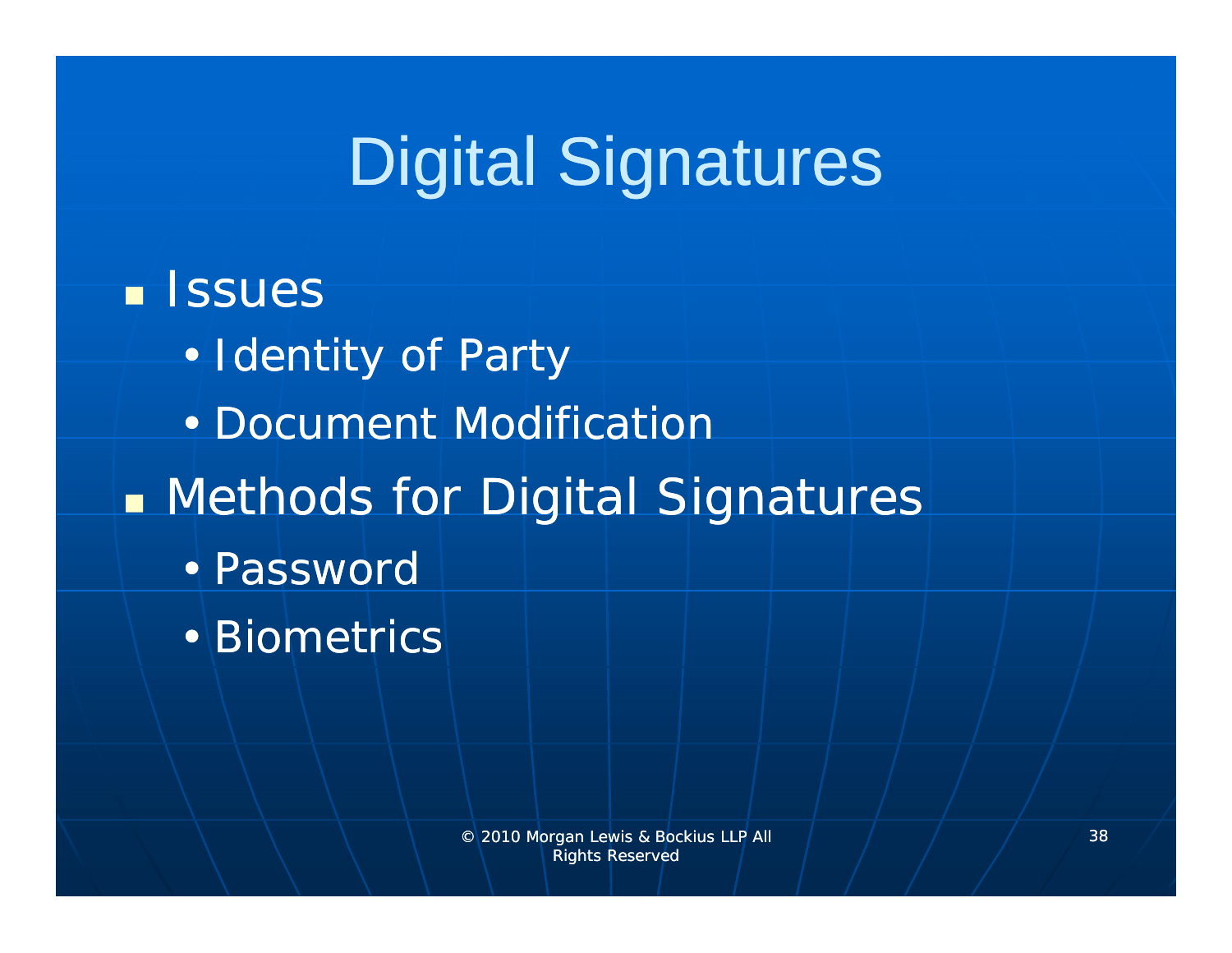# Digital Signatures

#### Public Key Encryption

- Creation of Signature Use of
	- Encryption
- Hash Function
- Commercial Vendors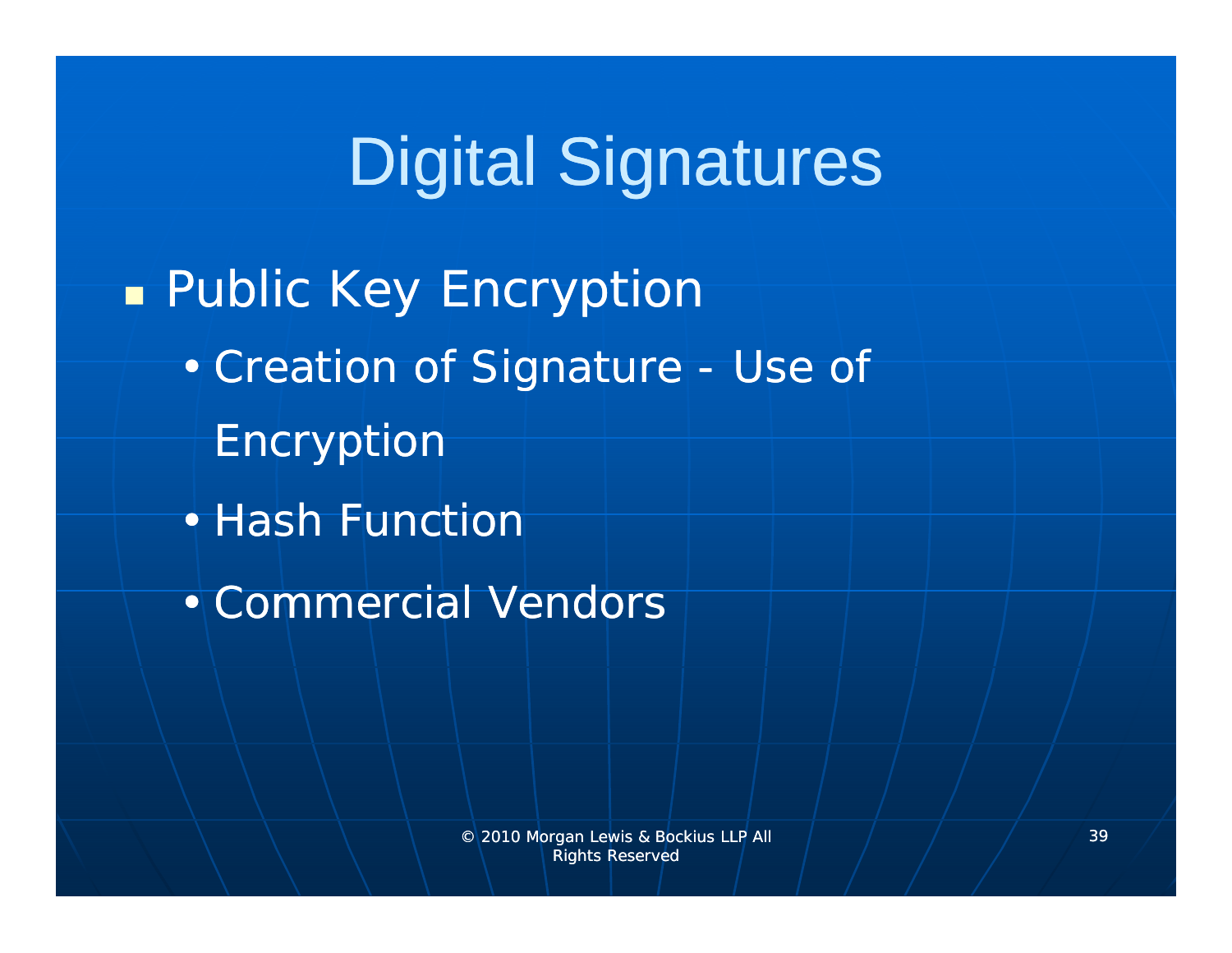### **Statute of Frauds** • Writing Requirement • UETA **Burge Signature Requirement** • Aut hentication Requirement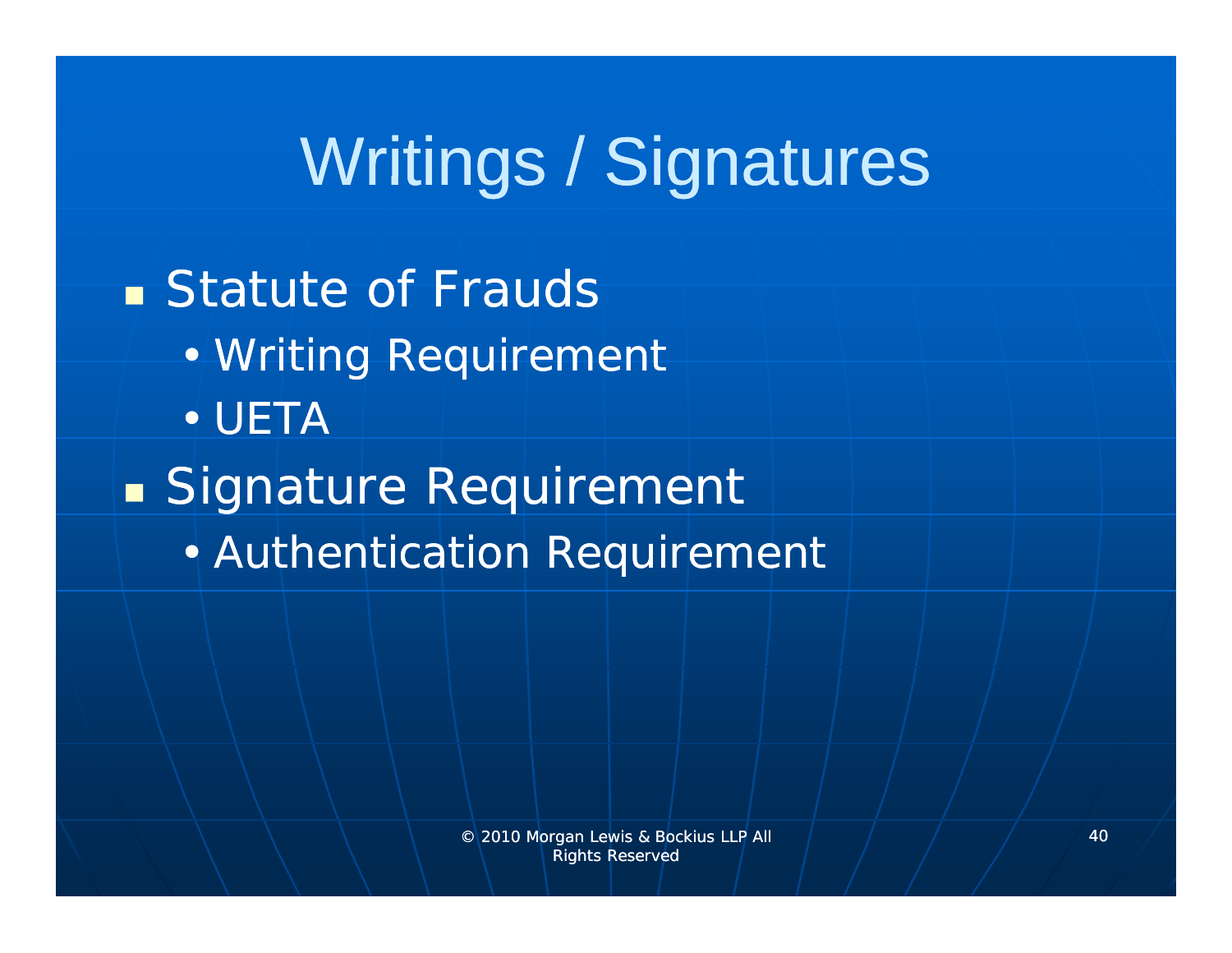•UETA*(Uniform Electronic Transaction Act)* 43 States including Pennsylvania •E-Sign *(Electronic Signatures in Global and National Commerce Act)*  $\blacksquare$  Federal Law (6-30-00)

> © 2010 Morgan Lewis & Bockius LLP All Rights Reserved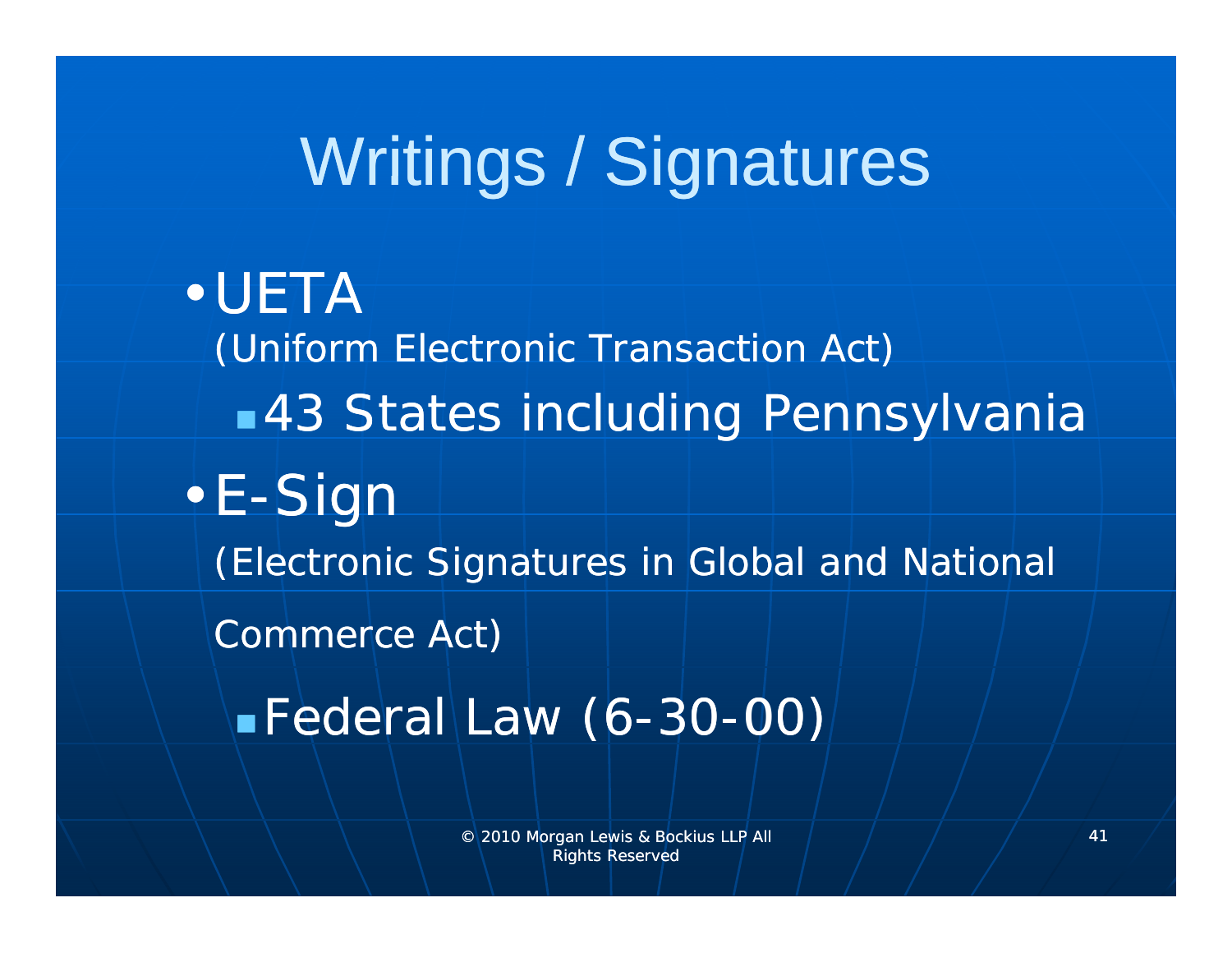### UETA

- Digital = Paper Signature  $\blacksquare$  Exceptions - UCC, Estates
- Use of Signatures for Evidence, Notaries
- No change in substantive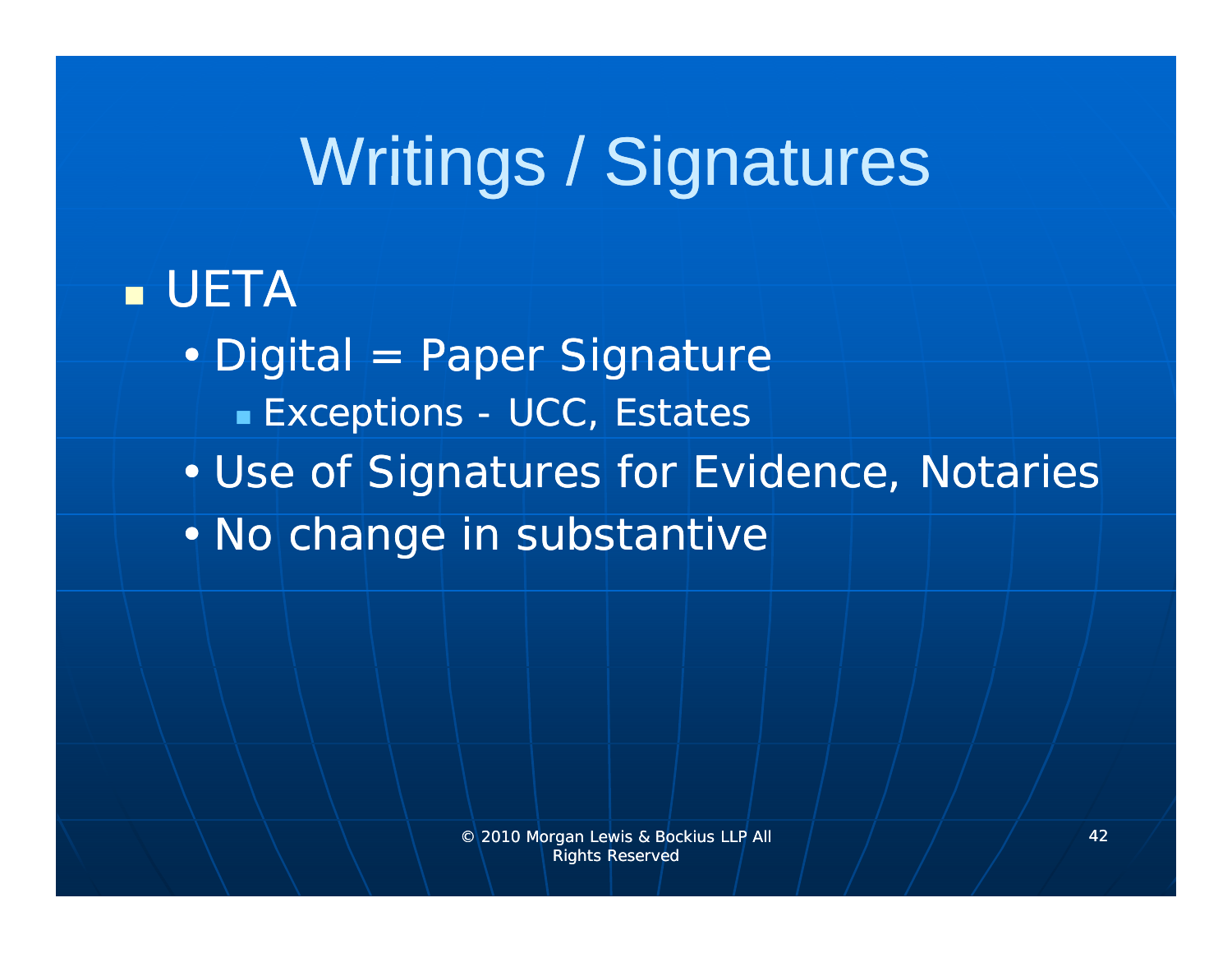### E -Sign

- Digital = Paper Signature for Interstate **Commerce** 
	- Exceptions UCC, Estates, Family Law, Foreclosure, Insurance cancellations
	- $\blacksquare$  Pre-emption
		- Specific technologies
		- Utah and California